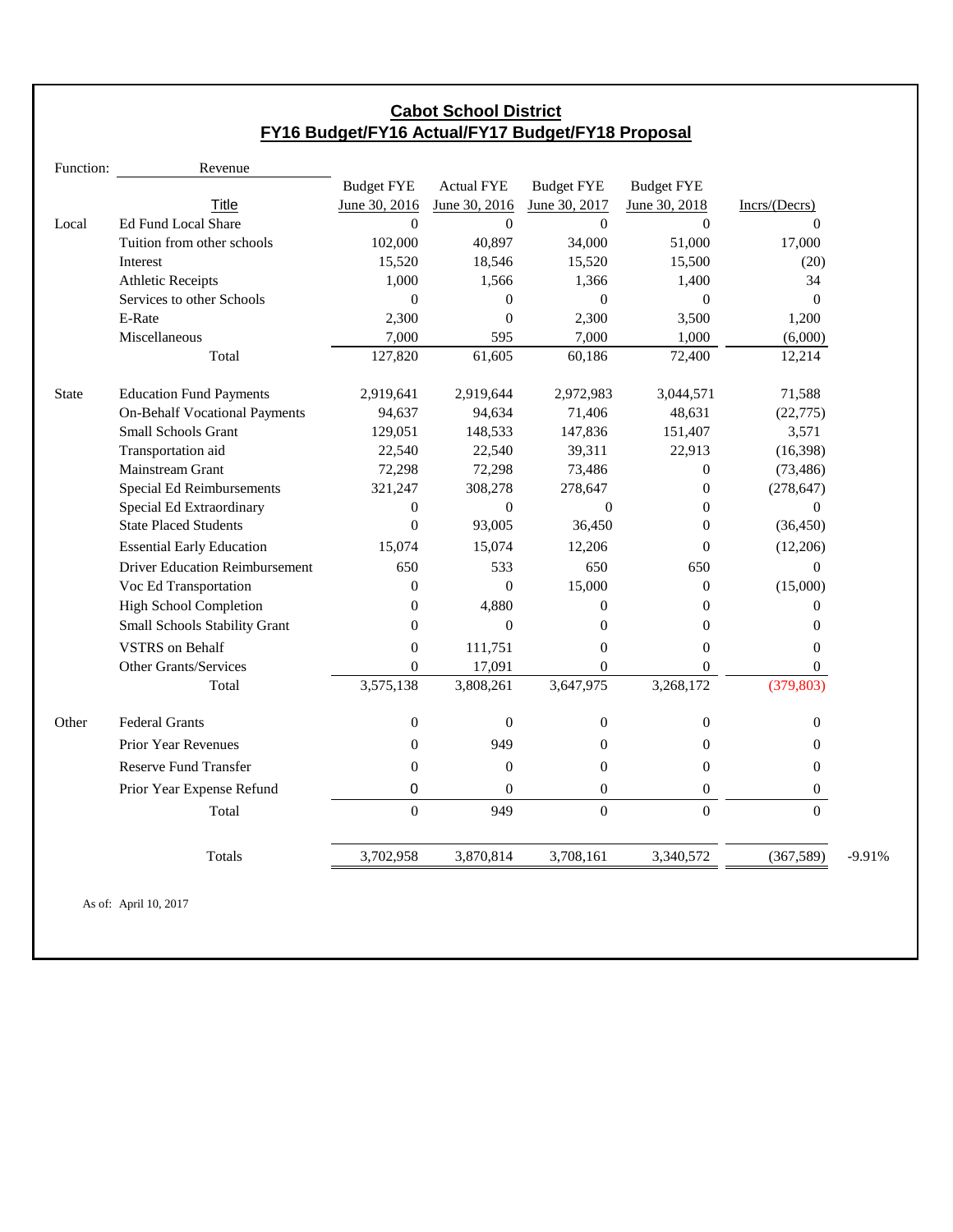|                         |                                    |                   | <b>Cabot School District</b> |                                                   |                                    |                          |          |
|-------------------------|------------------------------------|-------------------|------------------------------|---------------------------------------------------|------------------------------------|--------------------------|----------|
|                         |                                    |                   |                              | FY16 Budget/FY16 Actual/FY17 Budget/FY18 Proposal |                                    |                          |          |
|                         | <b>Function Summary</b>            | <b>Budget FYE</b> | <b>Actual FYE</b>            | <b>Budget FYE</b>                                 |                                    |                          |          |
| Function                | Title                              | June 30, 2016     | June 30, 2016                | June 30, 2017                                     | <b>Budget FYE</b><br>June 30, 2018 | Budget<br>Incrs/ (Decrs) |          |
| 1000 Instruction        |                                    | 1,496,024         | 1,560,210                    | 1,585,447                                         | 1,552,368                          | (33,079)                 |          |
| 1200 Special Education  |                                    | 494,543           | 686,431                      | 403,750                                           | 383,183                            | (20, 567)                |          |
| 1400 Co-Curricular      |                                    | 51,730            | 52,527                       | 64,727                                            | 58,254                             | (6, 473)                 |          |
| 2120 Guidance           |                                    | 63,074            | 54,591                       | 62,614                                            | 64,432                             | 1,818                    |          |
| 2121 Student Support    |                                    | 38,833            | 39,789                       | 40,146                                            | 20,421                             | (19, 725)                |          |
| 2130 Health             |                                    | 39,300            | 36,659                       | 40,086                                            | 43,000                             | 2,914                    |          |
|                         | 2140 Psychological Services        | 148,870           | 35,077                       | 201,975                                           | $\Omega$                           | (201, 975)               |          |
| 2150 Speech             |                                    | 2,500             | 95                           | $\mathbf{0}$                                      | $\Omega$                           | $\mathbf{0}$             |          |
| 2160 OT Services        |                                    | 14,000            | 15,163                       | 14,233                                            | $\overline{0}$                     | (14,233)                 |          |
| 2190 PT Services        |                                    | 3,500             | 2,816                        | 3,442                                             | $\Omega$                           | (3, 442)                 |          |
|                         | 2210 Professional Development      | 29,000            | 23,201                       | 30,000                                            | 30,000                             | $\Omega$                 |          |
| 2222 Library            |                                    | 115,434           | 115,128                      | 92,909                                            | 105,740                            | 12,831                   |          |
| 2290 Technology         |                                    | 87,003            | 87,310                       | 90,373                                            | 103,746                            | 13,373                   |          |
|                         | 2300 S.U. Assessments & School Brd | 175,312           | 157,733                      | 177,947                                           | 131,509                            | (46, 438)                |          |
| 2400 Principal's Office |                                    | 222,773           | 217,670                      | 225,720                                           | 219,273                            | (6, 447)                 |          |
| 2500 Fiscal Services    |                                    | 97,398            | 108,429                      | 112,853                                           | 109,842                            | (3,011)                  |          |
| 2600 Plant Operation    |                                    | 354,239           | 351,178                      | 341,252                                           | 356,605                            | 15,353                   |          |
| 2700 Transportation     |                                    | 72,399            | 77,459                       | 99,092                                            | 64,488                             | (34, 604)                |          |
|                         | 4000 Construction Activity         | 30,000            | 31,700                       | 50,000                                            | 40,500                             | (9,500)                  |          |
| 5000 Debt Service       |                                    | 167,026           | 116,096                      | 71,595                                            | 57,211                             | (14, 384)                |          |
| 5000 Transfers          |                                    | $\boldsymbol{0}$  | (2,636)                      | $\mathbf{0}$                                      | $\overline{0}$                     | $\mathbf{0}$             |          |
| 5000 Prior Year         |                                    | $\mathbf{0}$      | $\overline{0}$               | $\mathbf{0}$                                      | $\Omega$                           | $\overline{0}$           |          |
|                         | <b>Total Expenditures</b>          | 3,702,958         | 3,766,628                    | 3,708,161                                         | 3,340,572                          | (367, 589)               | $-9.91%$ |
|                         | <b>Total Revenue</b>               | 3,702,958         | 3,870,814                    | 3,708,161                                         | 3,340,572                          |                          |          |
|                         | Surplus/(Deficit)                  | $\mathbf{0}$      | 104,187                      | $\overline{0}$                                    | 0                                  |                          |          |

Version: 1.8

|                                                   |                           |                   | <b>Cabot School District</b> |                   |                   |                |
|---------------------------------------------------|---------------------------|-------------------|------------------------------|-------------------|-------------------|----------------|
| FY16 Budget/FY16 Actual/FY17 Budget/FY18 Proposal |                           |                   |                              |                   |                   |                |
|                                                   | <b>Objects Summary</b>    |                   |                              |                   |                   |                |
|                                                   |                           | <b>Budget FYE</b> | <b>Actual FYE</b>            | <b>Budget FYE</b> | <b>Budget FYE</b> | <b>Budget</b>  |
| Number                                            | Name                      | June 30, 2016     | June 30, 2016                | June 30, 2017     | June 30, 2018     | Incrs/ (Decrs) |
| 100 Salaries & Wages                              |                           | 1,531,000         | 1,528,625                    | 1,505,809         | 1,423,657         | (82, 152)      |
| 200 Benefits                                      |                           | 523,260           | 541,296                      | 525,656           | 430,427           | (95,229)       |
|                                                   | 300 Professional Services | 924,506           | 918,060                      | 1,052,216         | 943,516           | (108,700)      |
| 400 Property Services                             |                           | 123,622           | 118,720                      | 150,970           | 125,200           | (25,770)       |
| 500 Other Services                                |                           | 195,525           | 225,847                      | 155,497           | 136,172           | (19, 325)      |
| 600 Supplies                                      |                           | 155,333           | 133,854                      | 150,625           | 133,149           | (17, 476)      |
| 700 Equipment                                     |                           | 48,304            | 38,758                       | 59,125            | 52,674            | (6,451)        |
| 800 Other & Interest                              |                           | 45,705            | 44,190                       | 46,483            | 43,418            | (3,065)        |
| 900 Principal & Specific                          |                           | 155,702           | 217,278                      | 61,780            | 52,362            | (9, 418)       |
|                                                   | Totals                    | 3,702,958         | 3,766,628                    | 3,708,161         | 3,340,572         | (367, 589)     |

Version: 1.8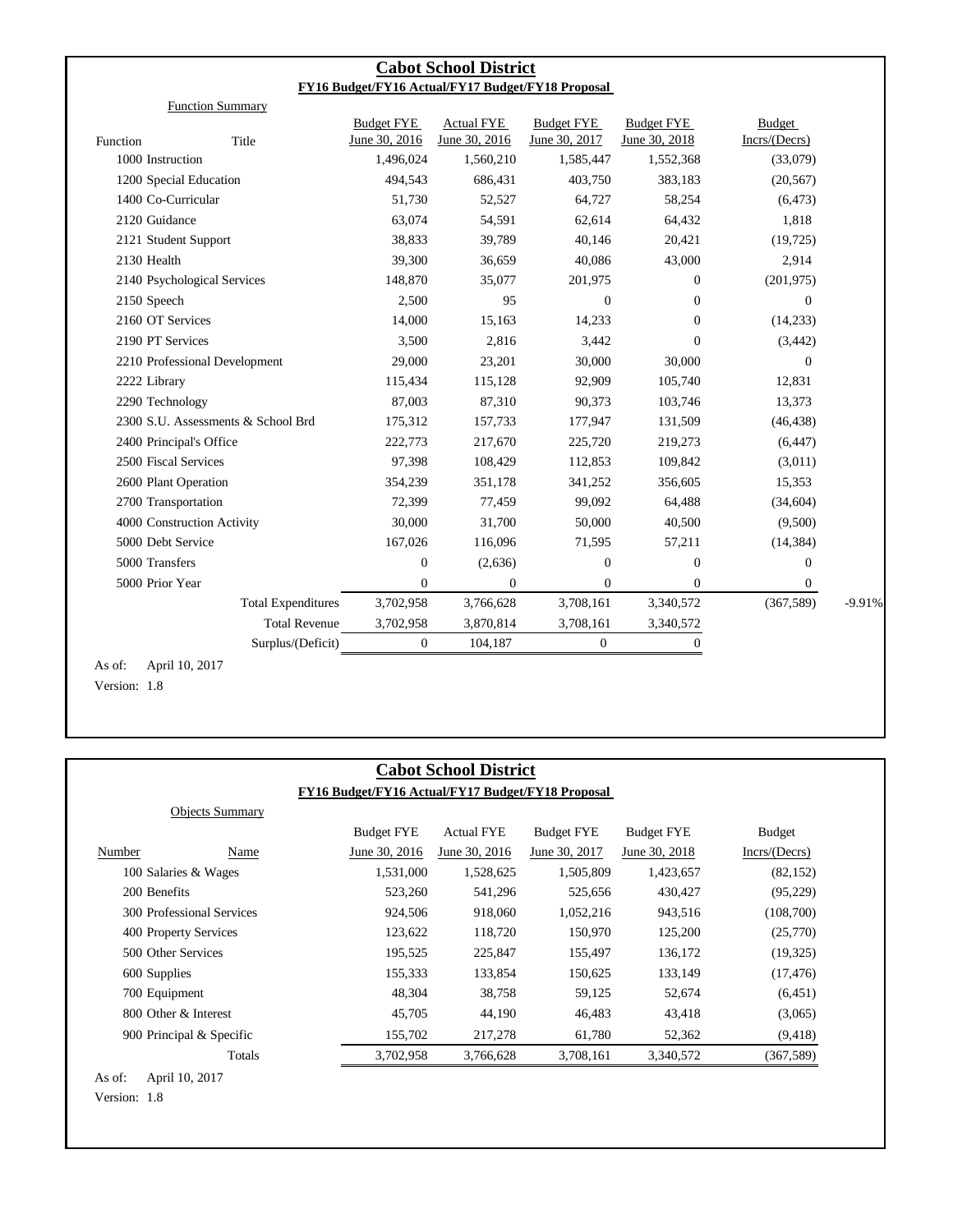|                                                                      | <b>FY17 Annual</b><br><b>Report</b> | FY17 Revised by<br>Legislature | <b>FY18 Proposed</b><br><b>Budget</b> | <b>Increase</b><br>(Decrease) | % Increase<br>(Decrease) |                                    |
|----------------------------------------------------------------------|-------------------------------------|--------------------------------|---------------------------------------|-------------------------------|--------------------------|------------------------------------|
| <b>Budgeted Expenditures</b>                                         | \$3,708,161                         | \$3,708,161                    | \$3,332,780                           | $(\$375,381)$                 | $-10.12%$                |                                    |
| <b>Local Revenues</b>                                                | \$663,772                           | \$663,772                      | \$247,370                             | $(\$416,402)$                 | $-62.73%$                |                                    |
| <b>Education Spending</b>                                            | \$3,044,389                         | \$3,044,389                    | \$3,085,410                           | \$41,021                      | 1.35%                    |                                    |
| <b>Equalized Pupils</b>                                              | 181.25                              | 181.25                         | 174.95                                | (6.30)                        | $-3.48%$                 |                                    |
| <b>Education Spending per Equalized</b><br>Pupil                     | \$16,796.63                         | \$16,796.63                    | \$17,635.95                           | \$839                         | 5.00%                    |                                    |
| <b>Per Pupil Amount above Threshold</b>                              |                                     |                                | \$249.95                              |                               |                          |                                    |
| <b>Education Spending per Equalized</b><br><b>Pupil with Penalty</b> |                                     |                                | \$17,885.90                           |                               |                          |                                    |
| <b>Estimated Property Yield (Base</b><br>Amount)                     | \$9,870                             | \$9,701                        | \$10,076                              | \$375                         | 3.87%                    |                                    |
| <b>District Spending Adjustment</b>                                  | 170.179%                            | 173.143%                       | 177.510%                              | 4.367%                        | 2.52%                    |                                    |
| <b>Base Statewide Equalized</b><br><b>Homestead Tax Rate</b>         | \$1.00                              | \$1.00                         | \$1.00                                | \$0.000                       | 0.00%                    |                                    |
| <b>Local Equalized Homestead Tax</b><br>Rate                         | \$1.7018                            | \$1.7314                       | \$1.7751                              | \$0.044                       | 2.52%                    |                                    |
| <b>Common Level of Appraisal</b>                                     | 101.61%                             | 101.66%                        | 100.75%                               | $-0.91%$                      | $-0.90%$                 |                                    |
| <b>Local Homestead Tax Rate</b>                                      | \$1.6748                            | \$1.7199                       | \$1.7619                              | \$0.0420                      | 2.44%                    |                                    |
|                                                                      |                                     |                                |                                       |                               |                          |                                    |
| <b>Base Statewide Equalized Non-</b><br><b>Homestead Tax Rate</b>    | \$1.538                             | \$1.535                        | \$1.550                               | \$0.0150                      | 0.98%                    |                                    |
| <b>Local Statewide Equalized Non-</b><br><b>Homestead Tax Rate</b>   | \$1.5136                            | \$1.5099                       | \$1.5385                              | \$0.0248                      | 1.64%                    |                                    |
| <b>Base Statewide Income Sensitivity</b>                             |                                     |                                |                                       |                               |                          |                                    |
| Percent                                                              | 3.09%                               | 3.09%                          | 3.06%                                 | $-0.03%$                      | $-0.97%$                 |                                    |
| <b>Local Income Sensitivity Percent</b>                              | 5.26%                               | 5.35%                          | 5.43%                                 | 0.17%                         | 3.24%                    |                                    |
| <b>Property Taxes Based on Home Value</b>                            |                                     | <b>FY18</b>                    |                                       |                               | <b>FY17</b>              |                                    |
| <b>Property Value</b>                                                |                                     | \$<br>100,000                  | \$<br>150,000                         |                               | 100,000<br>\$            | \$<br>150,000                      |
| Grand List @ 1%                                                      |                                     | \$<br>1,000                    | \$<br>1,500                           |                               | \$<br>1,000              | $\mathcal{S}$<br>1,500             |
| Residential Tax Rate (See Estimated Tax Calculation)                 |                                     | \$<br>1.7619                   | \$<br>1.7619                          |                               | \$<br>1.7199<br>\$       | \$<br>1.7199<br>$\mathcal{S}$      |
| <b>Estimated Residential Education Property Tax</b>                  |                                     | \$1,761.89<br>\$41.99          | \$2,642.83                            |                               | 1,719.90<br>\$<br>68.77  | 2,579.85<br>$\mathbb{S}$<br>103.15 |
| Increase in property taxes<br>Percent of increase                    |                                     | 2.44%                          | \$62.98<br>2.44%                      |                               | 4.37%                    | 4.37%                              |
| <b>Property Taxes Based on Household Income</b>                      |                                     |                                |                                       |                               |                          |                                    |
| Household Income                                                     |                                     | \$<br>50,000                   | $\mathcal{S}$<br>50,000               |                               | 50,000<br>\$             | $\mathcal{S}$<br>50,000            |
| <b>Income Sensitivity Rate</b>                                       |                                     | 3.060%                         | 3.060%                                |                               | 3.090%                   | 3.090%                             |
| Maximum Residential Education Property Tax                           |                                     | \$<br>1,530.00                 | $\$\,$<br>1,530.00                    |                               | \$1,545.00               | \$1,545.00                         |
| Property Tax Reduction based on Household Income                     |                                     | $\mathbb{S}$<br>$(231.89)$ \$  | (1, 112.83)                           |                               | $\mathbb{S}$             | $(174.90)$ \$ $(1,034.85)$         |
| Decrease of property tax based on Income Sensitivity                 |                                     | 13.16%                         | 42.11%                                |                               | 10.17%                   | 40.11%                             |

# **Cabot School District FY18 Budget Revote May 2, 2017**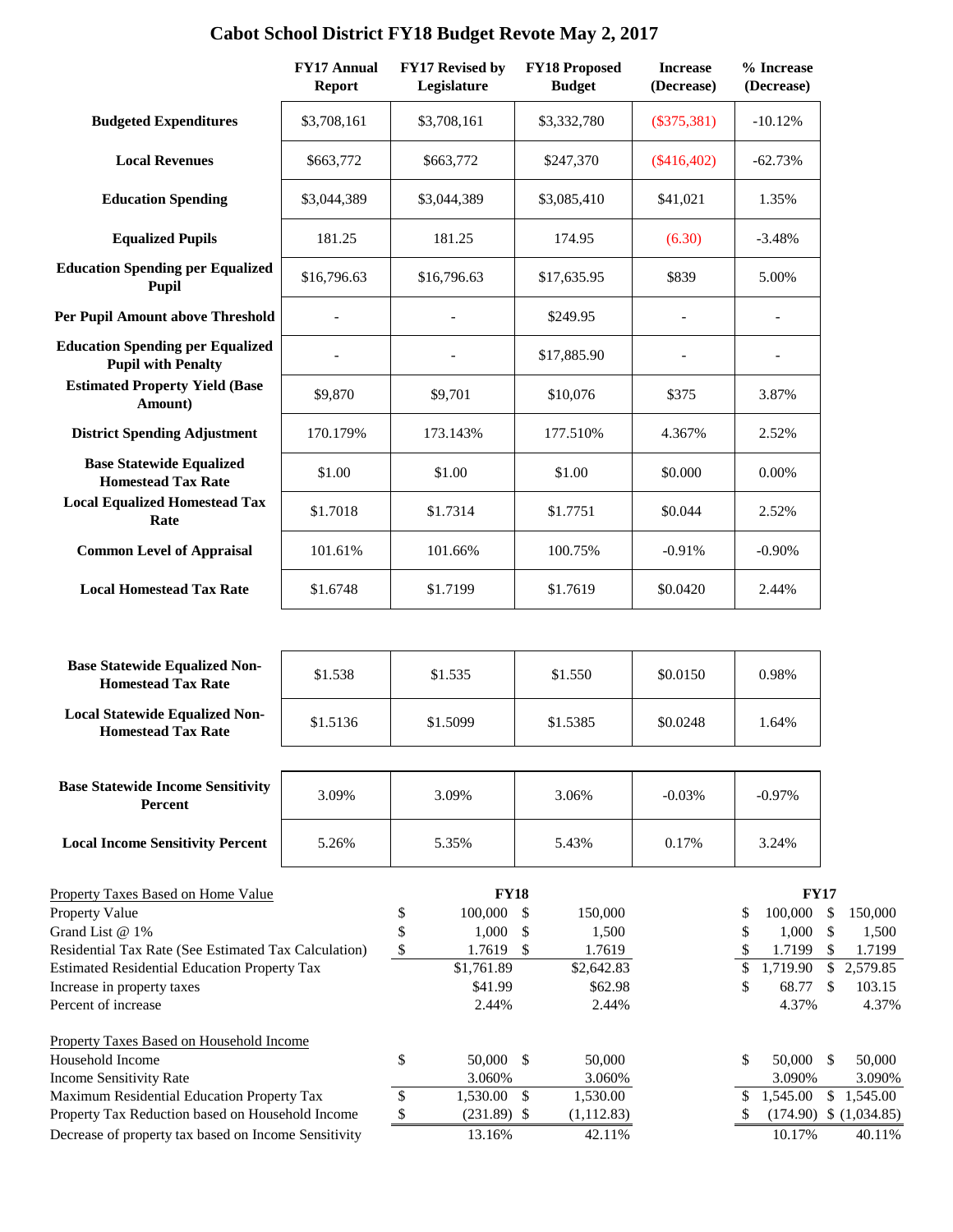#### Cabot School District **Regular Education** Account **Budget Amount** 01-1100-00-1 SALARIES 01-1100-00-110.00.00 Prof Salaries 970,128 01-1100-00-115.00.00 Paraprof Salaries  $\,0\,$ 01-1100-00-120,00,00 Substitutes 43,000 **Total SALARIES**  $1,013,128$ 01-1100-00-2 BENEFITS 01-1100-00-210,00.00 Health Insurance 196,785 01-1100-00-220 00 00 Social Security 74,670 01-1100-00-232.00.00 VSTRS OPEB 3,291 01-1100-00-240.00.00 Retirement  $\mathbf 0$ 01-1100-00-250,00,00 Workers Compensation 8,126 01-1100-00-260.00.00 Unemployment Insurance 5,714 01-1100-00-280.00.00 Dental Insurance 3,993 **Total BENEFITS** 292,578 01-1100-00-3 PROFESSIONAL SERVICES 01-1100-00-330.00.00 Prof Services 10,600 01-1100-00-332 00 00 Prof Services WNESU  $\theta$ **Total PROFESSIONAL SERVICES** 10,600 01-1100-00-4 PROPERTY SERVICES 01-1100-00-430.00 00 Repairs & Maintenance 300 01-1100-00-440.00.00 Rentals 750 **Total PROPERTY SERVICES** 1,050 01-1100-00-5 OTHER SERVICES 01-1100-00-519.00.00 Transportation Offsite Learning 200 01-1100-00-569.95.00 Tuition Vocational 69,725 01-1100-00-580,00.00 Travel  $\theta$ **Total OTHER SERVICES** 69,925 01-1100-00-6 SUPPLIES & MATERIALS 01-1100-00-610.00.00 Supplies 10.950 01-1100-00-640.00.00 Books & Periodicals 3,825 01-1100-00-650.00.00 AV Materials 1,900 01-1100-00-670,00.00 Software 1,920 Total SUPPLIES & MATERIALS 18,595 01-1100-00-7 PROPERTY 01-1100-00-730.00.00 Equipment 3,000 **Total PROPERTY** 3,000 01-1100-00-8 OTHER 01-1100-00-810 00.00 Dues & Fees 570 **Total OTHER** 570 **Total REGULAR EDUCATION** 1,409,446 01-1100-11 REGULAR EDUCATION - PRESCHOOL 01-1100-11-1 SALARIES 01-1100-11-110.00.00 Salaries 67,020 01-1100-11-115.00.00 Para Salaries 26,582 **Total SALARIES** 93,602 01-1100-11-2 BENEFITS 01-1100-11-210.00.00 Health Insurance 15,204 01-1100-11-220.00.00 Social Security 7,043 01-1100-11-250.00.00 Workers Compensation  $790$ 01-1100-11-260.00.00 Unemployment Insurance 550 01-1100-11-280.00.00 Dental Insurance 503 Total BENEFITS 24,090 01-1100-11-566 Pre K tuitions 25,230 **Total REGULAR EDUCATION - PRESC** 142,922 **Total DIRECT INSTRUCTION** 1,552,368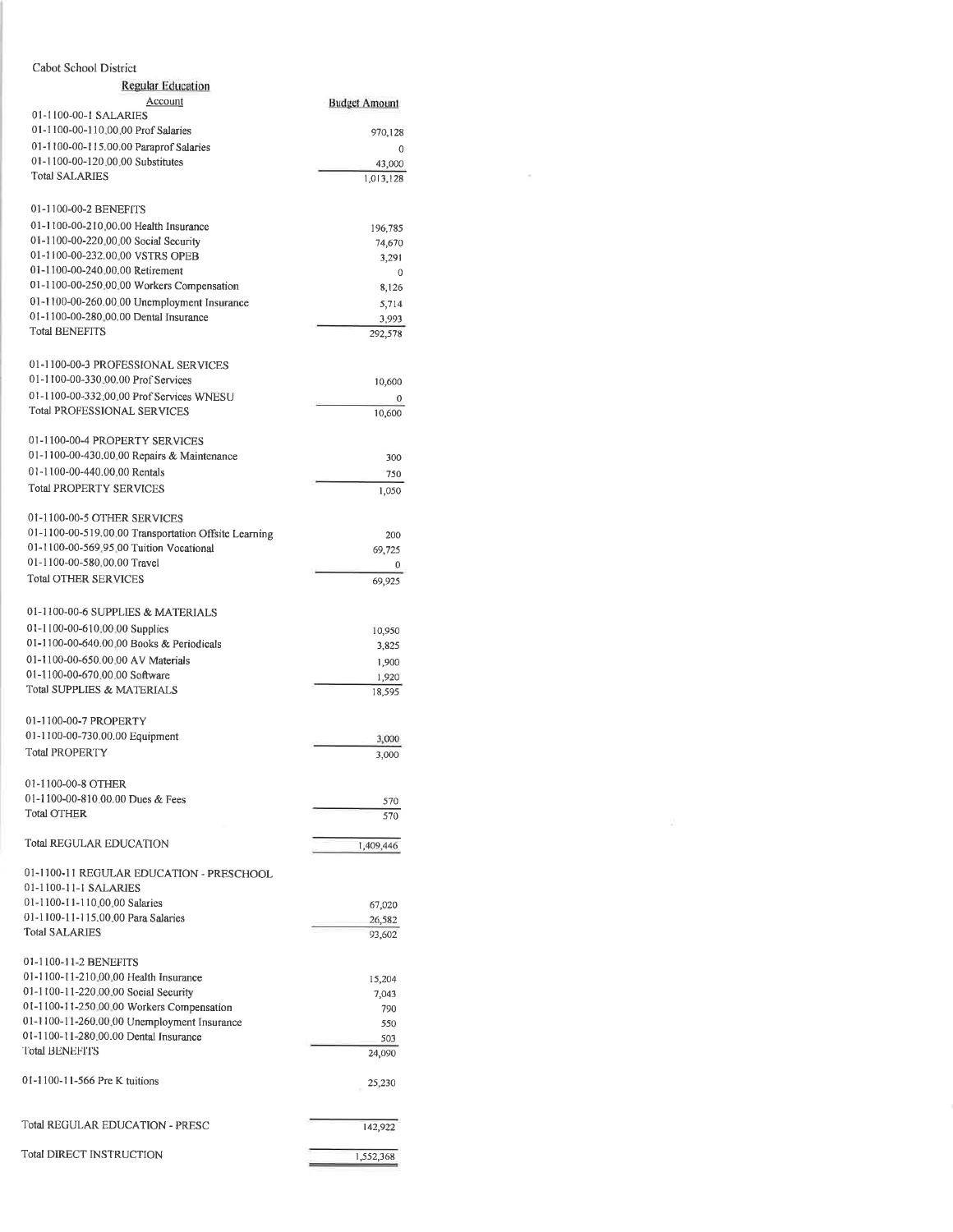|  |  | Cabot School District |
|--|--|-----------------------|
|--|--|-----------------------|

| <b>Special Education</b>                      |                      |
|-----------------------------------------------|----------------------|
| Account                                       | <b>Budget Amount</b> |
| 01-1200-00-1 SALARIES                         |                      |
| 01-1200-00-115.99.00 Prof Salaries            | 0                    |
| 01-1200-00-120.99.00 Substitutes              | 9,000                |
| 01-1200-00-130.99.00 Overtime                 | 0                    |
| <b>Total SALARIES</b>                         | 9,000                |
| 01-1200-00-2 BENEFITS                         |                      |
| 01-1200-00-210.99.00 Health Insurance         | 0                    |
| 01-1200-00-220.99.00 Social Security          | 689                  |
| 01-1200-00-240.99.00 Municipal Retirement     | 0                    |
| 01-1200-00-250.99.00 Workers Compensation     | 53                   |
| 01-1200-00-260.99.00 Unemployment Insurance   | 275                  |
| 01-1200-00-280.99.00 Dental Insurance         | 275                  |
| <b>Total BENEFITS</b>                         | 1,292                |
| 01-1200-00-3 PROFESSIONAL SERVICES            |                      |
| 01-1200-00-330.99.00 Prof Services            | $\bf{0}$             |
| 01-1200-00-332.99.00 Prof Services - WNESU    | 371,823              |
| <b>Total PROFESSIONAL SERVICES</b>            | 371,823              |
|                                               |                      |
| 01-1200-00-5 OTHER SERVICES                   |                      |
| 01-1200-00-519.99.00 Student Transportation   | 0                    |
| 01-1200-00-566.99.00 Tuition - VT Independent | 0                    |
| 01-1200-00-580.99.00 Staff Travel             | 0                    |
| <b>Total OTHER SERVICES</b>                   | 0                    |
| 01-1200-00-6 SUPPLIES & MATERIALS             |                      |
| 01-1200-00-610.99.00 Supplies                 | 0                    |
| Total SUPPLIES & MATERIALS                    | $\theta$             |
| 01-1200-00-7 PROPERTY                         |                      |
| 01-1200-00-730.99.00 Equipment                |                      |
| <b>Total PROPERTY</b>                         | 0                    |
|                                               | 0                    |
| 01-1200-11 SPECIAL EDUCATION - PRESC          |                      |
| 01-1200-11-332.99.00 PROF SERVICES-WNESU      |                      |
|                                               | 1,068                |
| <b>Total SPECIAL EDUCATION</b>                |                      |
|                                               | 383,183              |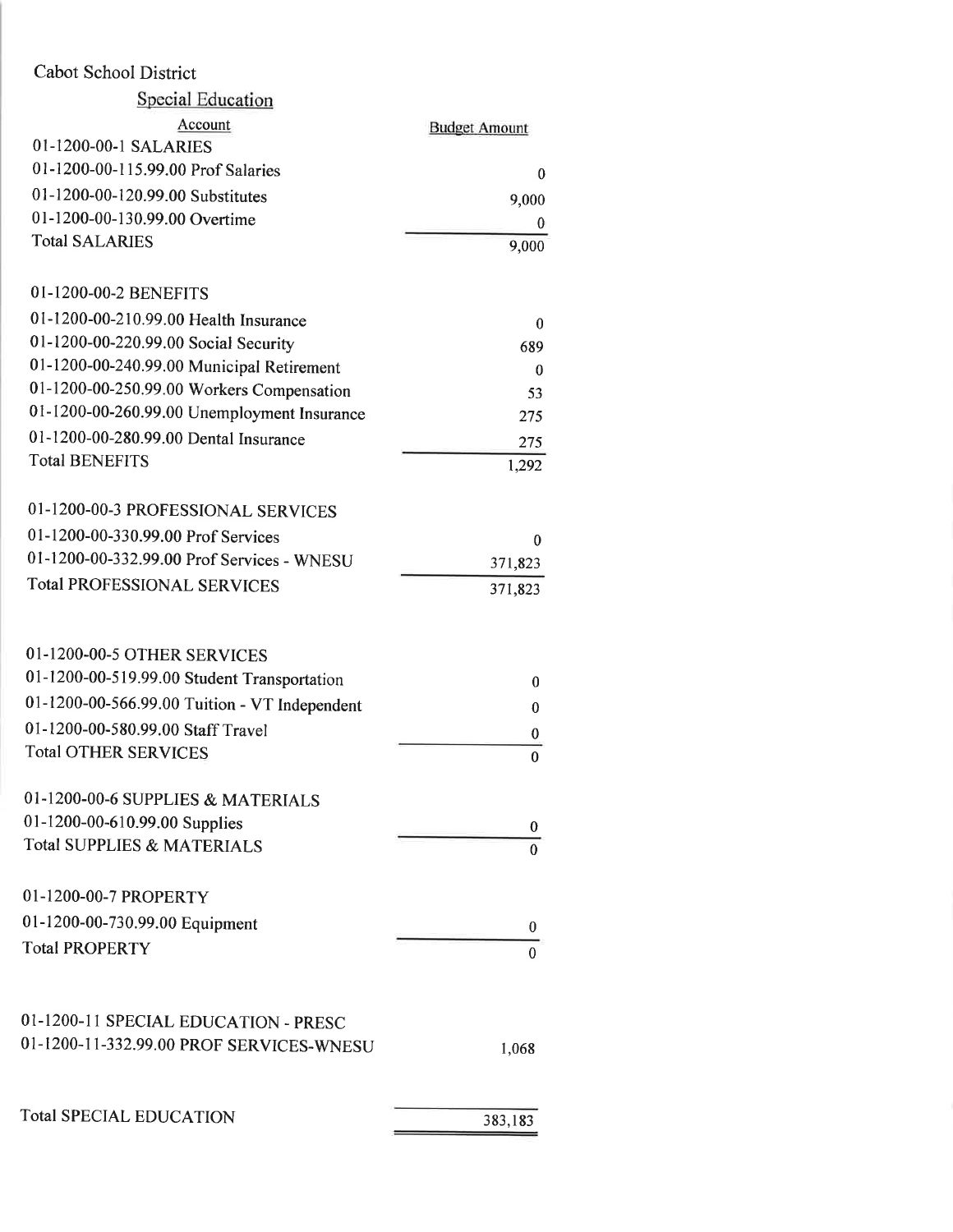| Account<br><b>Budget Amount</b><br>01-1400-00-1 SALARIES<br>01-1400-00-110.00.00 Prof Salaries<br>37,076<br><b>Total SALARIES</b><br>37,076<br>01-1400-00-2 BENEFITS<br>01-1400-00-220.01.00 Social Security<br>2,836<br>01-1400-00-240.01.00 Municipal Retirement<br>$\bf{0}$<br>01-1400-00-250.01.00 Workers Compensation<br>219<br>01-1400-00-260.01.00 Unemployment Ins<br>1,145<br><b>Total BENEFITS</b><br>4,200<br>01-1400-00-3 PROFESSIONAL SERVICES<br>01-1400-00-330.00.00 Prof Services<br>9,000<br>01-1400-00-330.00.24 VSAC<br>900<br><b>Total PROFESSIONAL SERVICES</b><br>9,900<br>01-1400-00-4 PROPERTY SERVICES<br>01-1400-00-430.00.00 Repairs & Maintenance<br>800<br>01-1400-00-440.00.00 Rentals<br>400<br><b>Total PROPERTY SERVICES</b><br>1,200<br>01-1400-00-5 OTHER PROPERTY SERVICES<br>01-1400-00-525.01.00 Catastrophic Accident Ins<br>524<br>01-1400-00-580.00.00 Travel<br>0<br><b>Total OTHER PROPERTY SERVICES</b><br>524<br>01-1400-00-6 SUPPLIES & MATERIALS<br>01-1400-00-610.00.00 Supplies<br>800<br>01-1400-00-610.00.02 National Honor Society<br>300<br>01-1400-00-610.00.04 Project Graduation<br>0<br>01-1400-00-610.00.05 Destination Imagaination<br>0<br>01-1400-00-610.01.00 Supplies - Athletics<br>0<br><b>Total SUPPLIES &amp; MATERIALS</b><br>1100<br>01-1400-00-7 PROPERTY<br>01-1400-00-730.00.00 Equipment<br>3150<br><b>Total PROPERTY</b><br>3150<br>01-1400-00-8 OTHER<br>01-1400-00-810.00.00 Dues & Fees<br>1105<br><b>Total OTHER</b><br>1105 | Co-Curricular              |        |
|-------------------------------------------------------------------------------------------------------------------------------------------------------------------------------------------------------------------------------------------------------------------------------------------------------------------------------------------------------------------------------------------------------------------------------------------------------------------------------------------------------------------------------------------------------------------------------------------------------------------------------------------------------------------------------------------------------------------------------------------------------------------------------------------------------------------------------------------------------------------------------------------------------------------------------------------------------------------------------------------------------------------------------------------------------------------------------------------------------------------------------------------------------------------------------------------------------------------------------------------------------------------------------------------------------------------------------------------------------------------------------------------------------------------------------------------------------------------------------------------------------------|----------------------------|--------|
|                                                                                                                                                                                                                                                                                                                                                                                                                                                                                                                                                                                                                                                                                                                                                                                                                                                                                                                                                                                                                                                                                                                                                                                                                                                                                                                                                                                                                                                                                                             |                            |        |
|                                                                                                                                                                                                                                                                                                                                                                                                                                                                                                                                                                                                                                                                                                                                                                                                                                                                                                                                                                                                                                                                                                                                                                                                                                                                                                                                                                                                                                                                                                             |                            |        |
|                                                                                                                                                                                                                                                                                                                                                                                                                                                                                                                                                                                                                                                                                                                                                                                                                                                                                                                                                                                                                                                                                                                                                                                                                                                                                                                                                                                                                                                                                                             |                            |        |
|                                                                                                                                                                                                                                                                                                                                                                                                                                                                                                                                                                                                                                                                                                                                                                                                                                                                                                                                                                                                                                                                                                                                                                                                                                                                                                                                                                                                                                                                                                             |                            |        |
|                                                                                                                                                                                                                                                                                                                                                                                                                                                                                                                                                                                                                                                                                                                                                                                                                                                                                                                                                                                                                                                                                                                                                                                                                                                                                                                                                                                                                                                                                                             |                            |        |
|                                                                                                                                                                                                                                                                                                                                                                                                                                                                                                                                                                                                                                                                                                                                                                                                                                                                                                                                                                                                                                                                                                                                                                                                                                                                                                                                                                                                                                                                                                             |                            |        |
|                                                                                                                                                                                                                                                                                                                                                                                                                                                                                                                                                                                                                                                                                                                                                                                                                                                                                                                                                                                                                                                                                                                                                                                                                                                                                                                                                                                                                                                                                                             |                            |        |
|                                                                                                                                                                                                                                                                                                                                                                                                                                                                                                                                                                                                                                                                                                                                                                                                                                                                                                                                                                                                                                                                                                                                                                                                                                                                                                                                                                                                                                                                                                             |                            |        |
|                                                                                                                                                                                                                                                                                                                                                                                                                                                                                                                                                                                                                                                                                                                                                                                                                                                                                                                                                                                                                                                                                                                                                                                                                                                                                                                                                                                                                                                                                                             |                            |        |
|                                                                                                                                                                                                                                                                                                                                                                                                                                                                                                                                                                                                                                                                                                                                                                                                                                                                                                                                                                                                                                                                                                                                                                                                                                                                                                                                                                                                                                                                                                             |                            |        |
|                                                                                                                                                                                                                                                                                                                                                                                                                                                                                                                                                                                                                                                                                                                                                                                                                                                                                                                                                                                                                                                                                                                                                                                                                                                                                                                                                                                                                                                                                                             |                            |        |
|                                                                                                                                                                                                                                                                                                                                                                                                                                                                                                                                                                                                                                                                                                                                                                                                                                                                                                                                                                                                                                                                                                                                                                                                                                                                                                                                                                                                                                                                                                             |                            |        |
|                                                                                                                                                                                                                                                                                                                                                                                                                                                                                                                                                                                                                                                                                                                                                                                                                                                                                                                                                                                                                                                                                                                                                                                                                                                                                                                                                                                                                                                                                                             |                            |        |
|                                                                                                                                                                                                                                                                                                                                                                                                                                                                                                                                                                                                                                                                                                                                                                                                                                                                                                                                                                                                                                                                                                                                                                                                                                                                                                                                                                                                                                                                                                             |                            |        |
|                                                                                                                                                                                                                                                                                                                                                                                                                                                                                                                                                                                                                                                                                                                                                                                                                                                                                                                                                                                                                                                                                                                                                                                                                                                                                                                                                                                                                                                                                                             |                            |        |
|                                                                                                                                                                                                                                                                                                                                                                                                                                                                                                                                                                                                                                                                                                                                                                                                                                                                                                                                                                                                                                                                                                                                                                                                                                                                                                                                                                                                                                                                                                             |                            |        |
|                                                                                                                                                                                                                                                                                                                                                                                                                                                                                                                                                                                                                                                                                                                                                                                                                                                                                                                                                                                                                                                                                                                                                                                                                                                                                                                                                                                                                                                                                                             |                            |        |
|                                                                                                                                                                                                                                                                                                                                                                                                                                                                                                                                                                                                                                                                                                                                                                                                                                                                                                                                                                                                                                                                                                                                                                                                                                                                                                                                                                                                                                                                                                             |                            |        |
|                                                                                                                                                                                                                                                                                                                                                                                                                                                                                                                                                                                                                                                                                                                                                                                                                                                                                                                                                                                                                                                                                                                                                                                                                                                                                                                                                                                                                                                                                                             |                            |        |
|                                                                                                                                                                                                                                                                                                                                                                                                                                                                                                                                                                                                                                                                                                                                                                                                                                                                                                                                                                                                                                                                                                                                                                                                                                                                                                                                                                                                                                                                                                             |                            |        |
|                                                                                                                                                                                                                                                                                                                                                                                                                                                                                                                                                                                                                                                                                                                                                                                                                                                                                                                                                                                                                                                                                                                                                                                                                                                                                                                                                                                                                                                                                                             |                            |        |
|                                                                                                                                                                                                                                                                                                                                                                                                                                                                                                                                                                                                                                                                                                                                                                                                                                                                                                                                                                                                                                                                                                                                                                                                                                                                                                                                                                                                                                                                                                             |                            |        |
|                                                                                                                                                                                                                                                                                                                                                                                                                                                                                                                                                                                                                                                                                                                                                                                                                                                                                                                                                                                                                                                                                                                                                                                                                                                                                                                                                                                                                                                                                                             |                            |        |
|                                                                                                                                                                                                                                                                                                                                                                                                                                                                                                                                                                                                                                                                                                                                                                                                                                                                                                                                                                                                                                                                                                                                                                                                                                                                                                                                                                                                                                                                                                             |                            |        |
|                                                                                                                                                                                                                                                                                                                                                                                                                                                                                                                                                                                                                                                                                                                                                                                                                                                                                                                                                                                                                                                                                                                                                                                                                                                                                                                                                                                                                                                                                                             |                            |        |
|                                                                                                                                                                                                                                                                                                                                                                                                                                                                                                                                                                                                                                                                                                                                                                                                                                                                                                                                                                                                                                                                                                                                                                                                                                                                                                                                                                                                                                                                                                             |                            |        |
|                                                                                                                                                                                                                                                                                                                                                                                                                                                                                                                                                                                                                                                                                                                                                                                                                                                                                                                                                                                                                                                                                                                                                                                                                                                                                                                                                                                                                                                                                                             |                            |        |
|                                                                                                                                                                                                                                                                                                                                                                                                                                                                                                                                                                                                                                                                                                                                                                                                                                                                                                                                                                                                                                                                                                                                                                                                                                                                                                                                                                                                                                                                                                             |                            |        |
|                                                                                                                                                                                                                                                                                                                                                                                                                                                                                                                                                                                                                                                                                                                                                                                                                                                                                                                                                                                                                                                                                                                                                                                                                                                                                                                                                                                                                                                                                                             |                            |        |
|                                                                                                                                                                                                                                                                                                                                                                                                                                                                                                                                                                                                                                                                                                                                                                                                                                                                                                                                                                                                                                                                                                                                                                                                                                                                                                                                                                                                                                                                                                             |                            |        |
|                                                                                                                                                                                                                                                                                                                                                                                                                                                                                                                                                                                                                                                                                                                                                                                                                                                                                                                                                                                                                                                                                                                                                                                                                                                                                                                                                                                                                                                                                                             |                            |        |
|                                                                                                                                                                                                                                                                                                                                                                                                                                                                                                                                                                                                                                                                                                                                                                                                                                                                                                                                                                                                                                                                                                                                                                                                                                                                                                                                                                                                                                                                                                             |                            |        |
|                                                                                                                                                                                                                                                                                                                                                                                                                                                                                                                                                                                                                                                                                                                                                                                                                                                                                                                                                                                                                                                                                                                                                                                                                                                                                                                                                                                                                                                                                                             |                            |        |
|                                                                                                                                                                                                                                                                                                                                                                                                                                                                                                                                                                                                                                                                                                                                                                                                                                                                                                                                                                                                                                                                                                                                                                                                                                                                                                                                                                                                                                                                                                             |                            |        |
|                                                                                                                                                                                                                                                                                                                                                                                                                                                                                                                                                                                                                                                                                                                                                                                                                                                                                                                                                                                                                                                                                                                                                                                                                                                                                                                                                                                                                                                                                                             |                            |        |
|                                                                                                                                                                                                                                                                                                                                                                                                                                                                                                                                                                                                                                                                                                                                                                                                                                                                                                                                                                                                                                                                                                                                                                                                                                                                                                                                                                                                                                                                                                             | <b>Total CO-CURRICULAR</b> | 58,254 |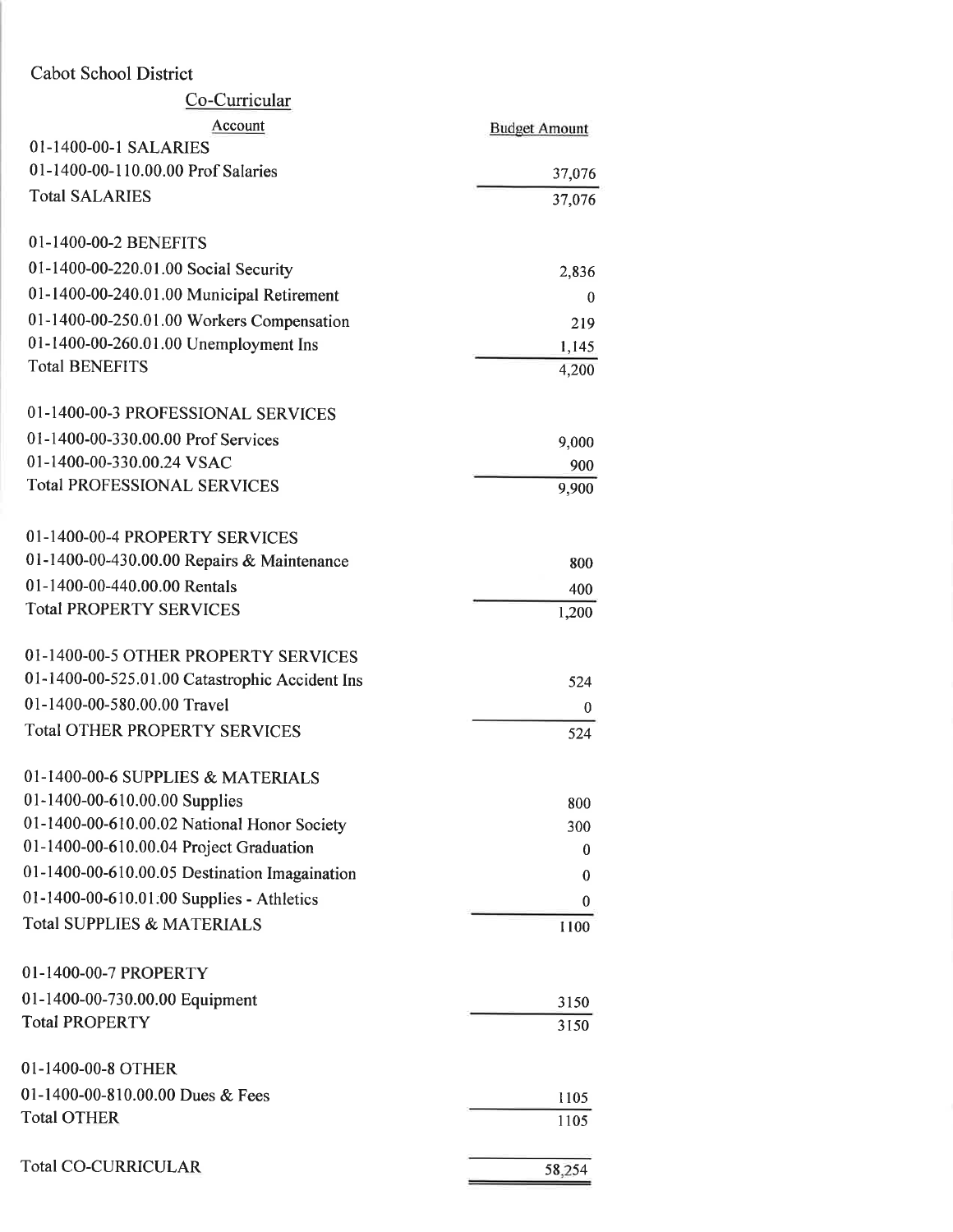| Guidance                                    |                      |
|---------------------------------------------|----------------------|
| Account                                     | <b>Budget Amount</b> |
| 01-2120-00-1 SALARIES                       |                      |
| 01-2120-00-110.00.00 Prof Salaries          | 49,407               |
| <b>Total SALARIES</b>                       | 49,407               |
| 01-2120-00-2 BENEFITS                       |                      |
| 01-2120-00-210.00.00 Health Insurance       | 7,259                |
| 01-2120-00-220.00.00 Social Security        | 3,662                |
| 01-2120-00-250.00.00 Workers Compensation   | 284                  |
| 01-2120-00-260.00.00 Unemployment Insurance | 275                  |
| 01-2120-00-280.00.00 Dental Insurance       | 248                  |
| 01-2120-00-285.00.00 Disability Insurance   | 0                    |
| <b>Total BENEFITS</b>                       | 11,728               |
| 01-2120-00-3 PROFESSIONAL SERVICES          |                      |
| 01-2120-00-330.00.00 Prof Services          | 0                    |
| 01-2120-00-330.00.10 Training               |                      |
| <b>Total PROFESSIONAL SERVICES</b>          | $\mathbf{0}$         |
|                                             |                      |
| 01-2120-00-6 SUPPLIES & MATERIALS           |                      |
| 01-2120-00-610.00.00 Supplies               | 0                    |
| 01-2120-00-640.00.00 Books & Periodicals    | 3,198                |
| 01-2120-00-650.00.00 AV Materials           |                      |
| <b>Total SUPPLIES &amp; MATERIALS</b>       | 3,198                |
| 01-2120-00-8 OTHER                          |                      |
| 01-2120-00-810.00.00 Dues & Fees            |                      |
| <b>Total OTHER</b>                          | 100<br>100           |
|                                             |                      |
| <b>Total GUIDANCE</b>                       | 64,432               |
|                                             |                      |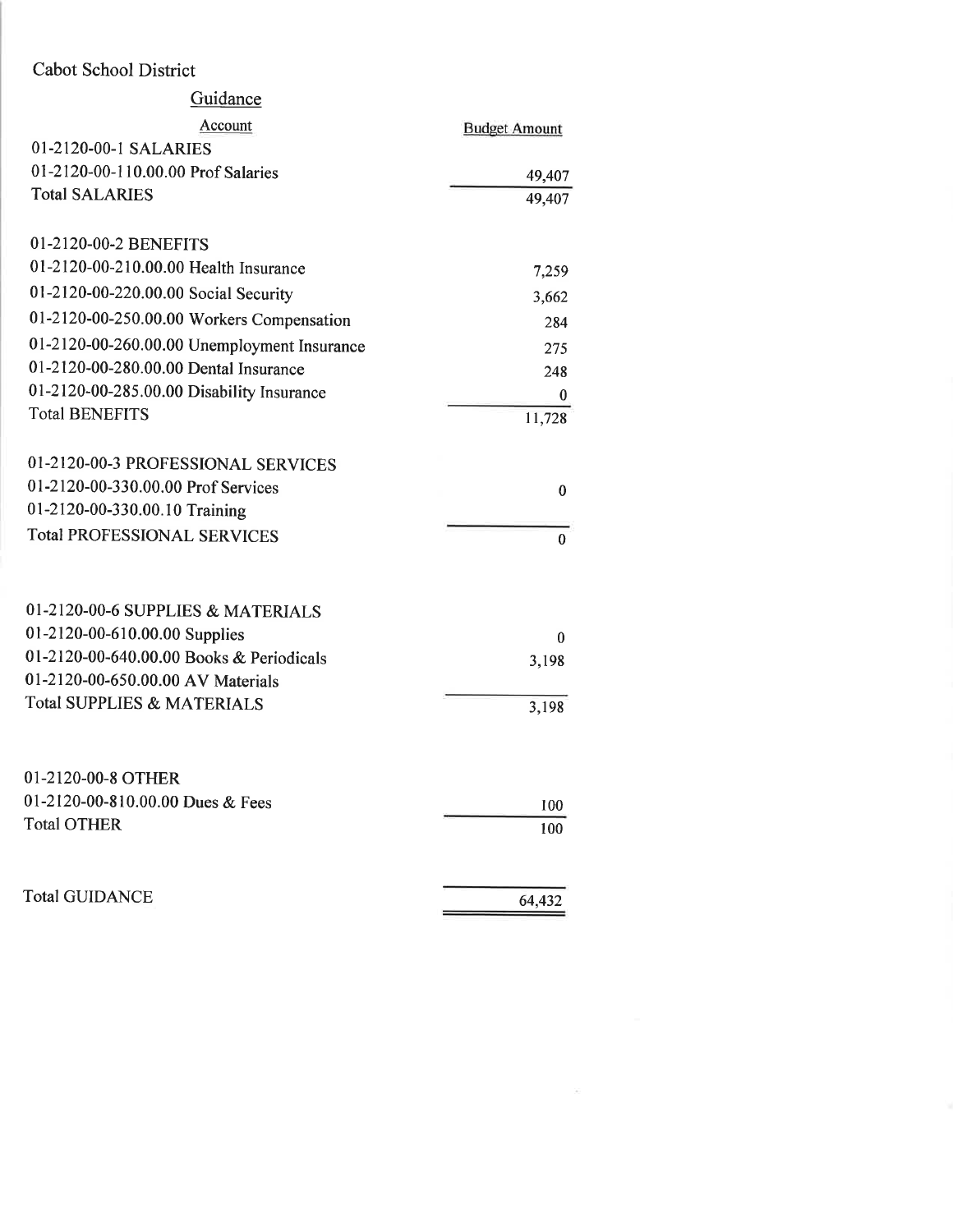| Cabot School District              |                      |
|------------------------------------|----------------------|
| Health                             | June 30, 2018        |
| Account                            | <b>Budget Amount</b> |
| 01-2130-00-3 PROFESSIONAL SERVICES |                      |
| 01-2130-00-330.00.00 Prof Services | 43,000               |
| <b>Total PROFESSIONAL SERVICES</b> | 43,000               |
|                                    |                      |

**Total HEALTH SERVICES** 

 $\sim$ 

43,000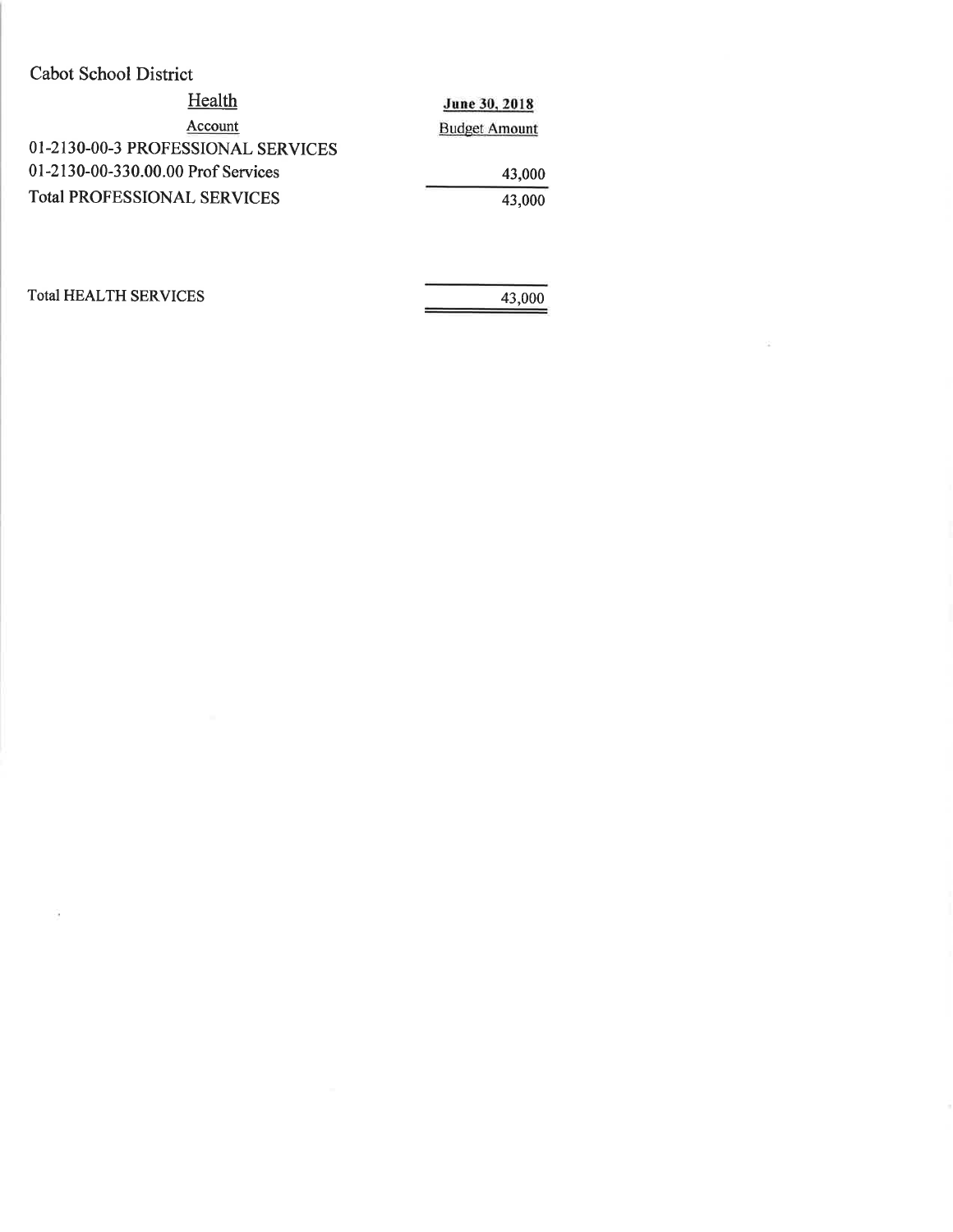| <b>Student Support</b>                      |                      |
|---------------------------------------------|----------------------|
|                                             |                      |
| Account                                     | <b>Budget Amount</b> |
| 01-2121 BEHAVIOR SUPPORT                    |                      |
| 01-2121-00-1 SALARIES                       |                      |
| 01-2121-00-110.00.00 Prof Salaries          | 15,426               |
| <b>Total SALARIES</b>                       | 15,426               |
| 01-2121-00-2 BENEFITS                       |                      |
| 01-2121-00-210.00.00 Health Ins             | 2,248                |
| 01-2121-00-220.00.00 Social Security        | 1,180                |
| 01-2121-00-240.00.00 Municipal Retirement   | $\mathbf{0}$         |
| 01-2121-00-250.00.00 Workers Compansation   | 91                   |
| 01-2121-00-260.00.00 Unemployment Insurance | 275                  |
| <b>Total BENEFITS</b>                       | 3,795                |
| 01-2121-00-3 PROFESSIONAL SERVICES          |                      |
| 01-2121-00-330.00.00 Prof Services          |                      |
| <b>Total PROFESSIONAL SERVICES</b>          | $\mathbf{0}$         |
| 01-2121-00-5 OTHER PROPERTY SERVICES        |                      |
| 01-2121-00-580.00.00 Travel                 | 0                    |
| <b>Total OTHER PROPERTY SERVICES</b>        | $\theta$             |
| 01-2121-00-6 SUPPLIES & MATERIALS           |                      |
| 01-2121-00-610.00.00 Supplies               | 1,200                |
| 01-2121-00-640.00.00 Books & Periodicals    |                      |
| <b>Total SUPPLIES &amp; MATERIALS</b>       | 1,200                |
| 01-2121-00-7 Equipment                      |                      |
| 01-2121-00-730.00.00 Equipment              | 0                    |
| <b>Total Equipment</b>                      | $\overline{0}$       |
| <b>Total BEHAVIOR SUPPORT</b>               | 20,421               |

the contract of the contract of the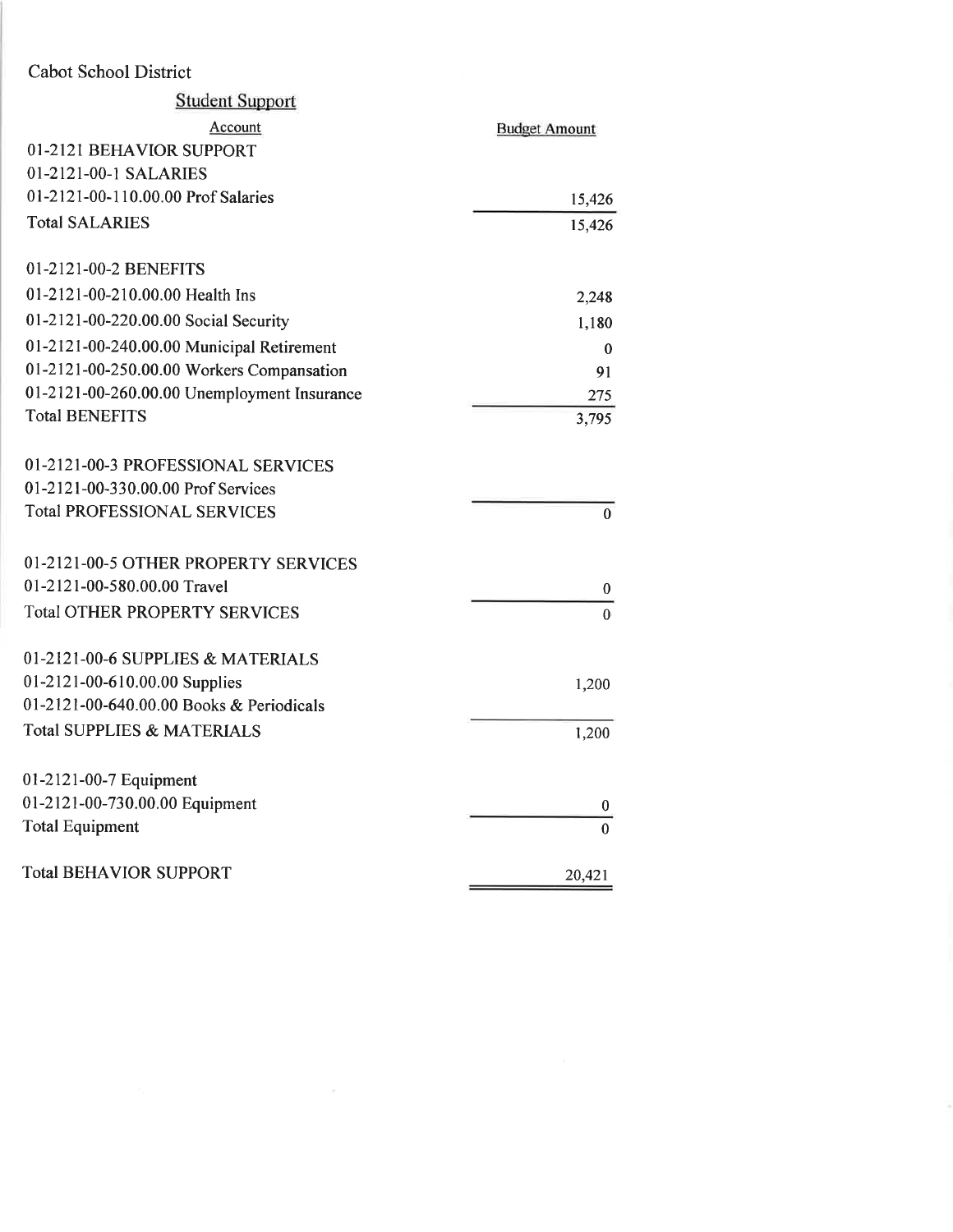| <b>Professional Development</b>            |                      |
|--------------------------------------------|----------------------|
| Account                                    | <b>Budget Amount</b> |
| 01-2210-00-2 BENEFITS                      |                      |
| 01-2210-00-270.00.00 Tuition Reimbursement | 20,500.00            |
| <b>Total BENEFITS</b>                      | 20,500.00            |
| 01-2210-00-3 PURCHASED SERVICES            |                      |
| 01-2210-00-330.00.00 Training              | 8,000.00             |
| 01-2210-00-330.99.00 Training              |                      |
| <b>Total PURCHASED SERVICES</b>            | 8,000.00             |
| 01-2210-00-5 OTHER PROPERTY SERVICES       |                      |
| 01-2210-00-580.00.00 Travel                | 1,500.00             |
| <b>Total OTHER PROPERTY SERVICES</b>       | 1,500.00             |

**Total Professional Development** 

 $\frac{30,000.00}{1}$ 

÷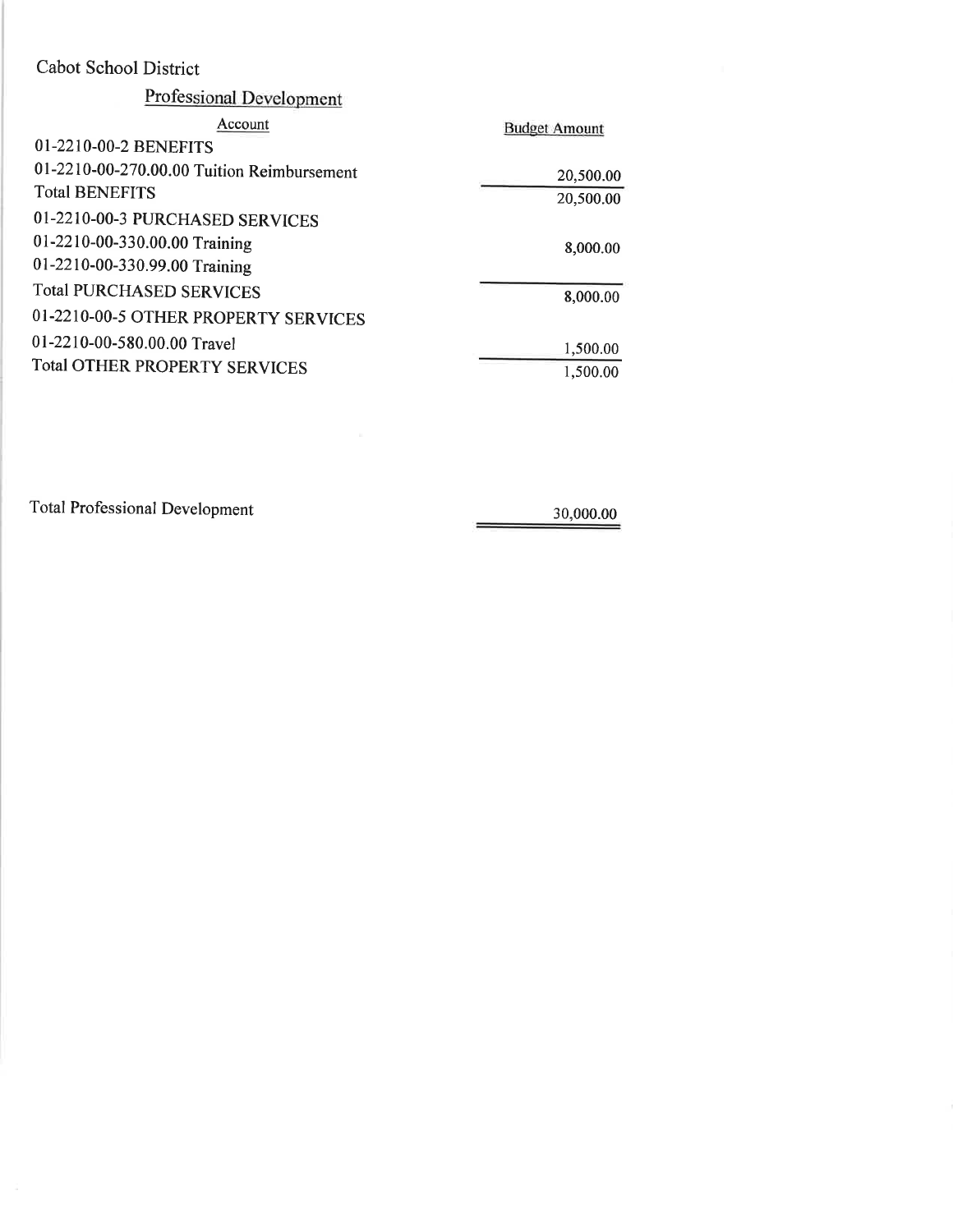| <b>Library Services</b>                     |               |
|---------------------------------------------|---------------|
| Account                                     | <b>Amount</b> |
| 01-2222 LIBRARY SERVICES                    |               |
| 01-2222-00-110.00.00 Prof Salaries          | 52,121        |
| 01-2222-00-115.00.00 Paraprof Salaries      | 13,541        |
| <b>Total SALARIES</b>                       | 65,663        |
| 01-2222-00-2 BENEFITS                       |               |
| 01-2222-00-210.00.00 Health Insurance       | 19,244        |
| 01-2222-00-220.00.00 Social Security        | 4,940         |
| 01-2222-00-240.00.00 Muncipal Retirement    | 745           |
| 01-2222-00-250.00.00 Workers Compensation   | 301           |
| 01-2222-00-260.00.00 Unemployment Insurance | 440           |
| 01-2222-00-280.00.00 Dental Insurance       | 407           |
| <b>Total BENEFITS</b>                       | 26,077        |
| 01-2222-00-3 PROFESSIONAL SERVICES          |               |
| 01-2222-00-330.00.00 Prof Services          | 1,200         |
| <b>Total PROFESSIONAL SERVICES</b>          | 1,200         |
| 01-2222-00-4 PROPERTY SERVICES              |               |
| 01-2222-00-430.00.00 Repairs & Maintenance  | 500           |
| <b>Total PROPERTY SERVICES</b>              | 500           |
| 01-2222-00-5 OTHER PROPRTY SERVICES         |               |
| 01-2222-00-580.00.00 Travel                 |               |
| <b>Total OTHER PROPRTY SERVICES</b>         | $\mathbf{0}$  |
| 01-2222-00-6 SUPPLIES & MATERIALS           |               |
| 01-2222-00-610.00.00 Supplies               | 1,000         |
| 01-2222-00-640.00.00 Books                  | 7,000         |
| 01-2222-00-670.00.00 Software               | 5,000         |
| <b>Total SUPPLIES &amp; MATERIALS</b>       | 13,000        |
| 01-2222-00-7 PROPERTY                       |               |
| 01-2222-00-730.00.00 Equipment              | 500           |
| <b>Total PROPERTY</b>                       | 500           |
| 01-2222-00-8 OTHER                          |               |
| 01-2222-00-810.00.00 Dues & Fees            |               |
| <b>Total OTHER</b>                          | $\mathbf{0}$  |
| <b>Total LIBRARY SERVICES</b>               | 106,940       |
|                                             |               |

3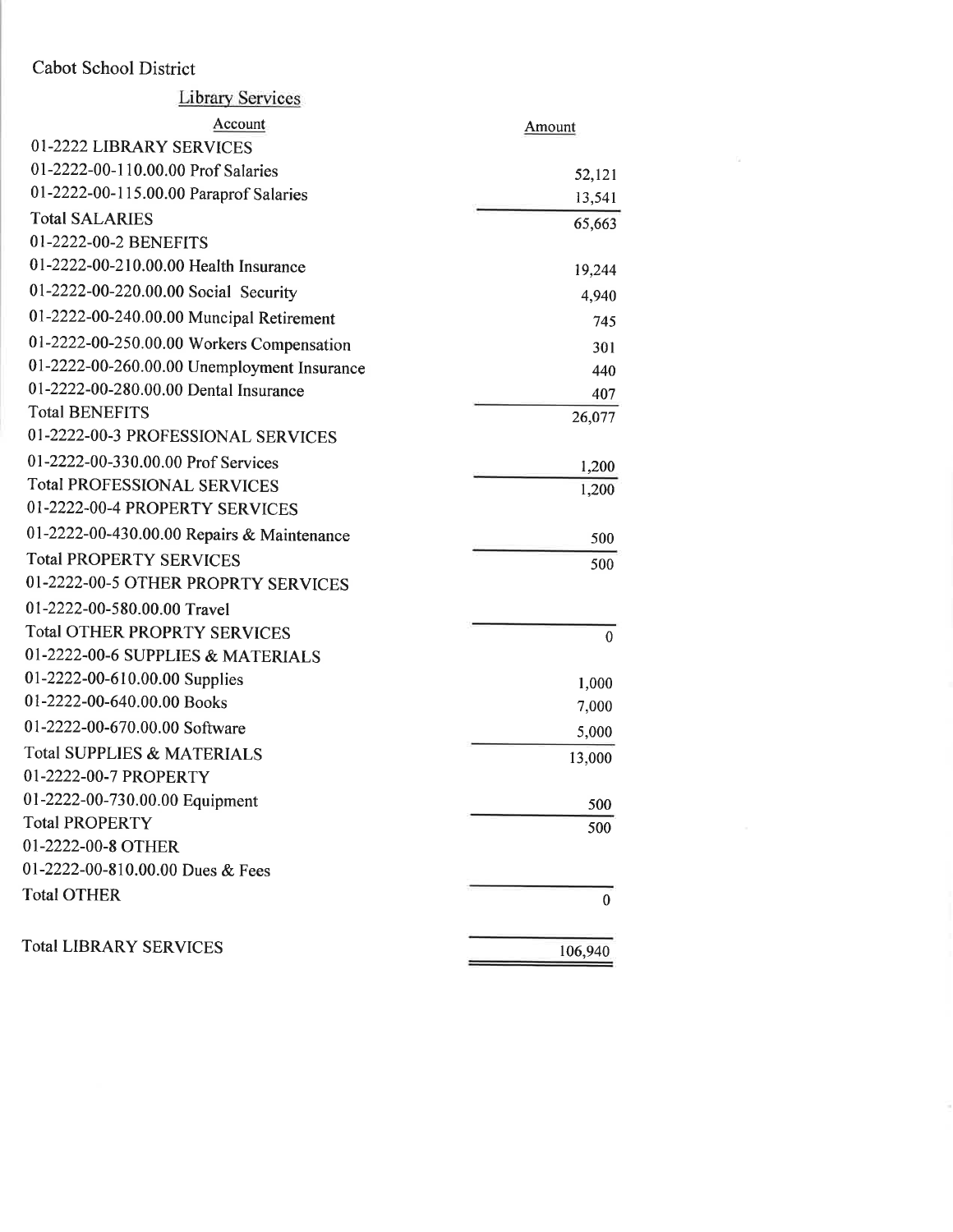| Technology                                 | June 30, 2018 |
|--------------------------------------------|---------------|
| Account                                    | Amount        |
| 01-2290 COMPUTER SUPPORT                   |               |
| 01-2290-00 COMPUTER SUPPORT                |               |
| 01-2290-00-3 PROFESSIONAL SERVICES         |               |
| 01-2290-00-330.00.00 Prof Services         | 52,697        |
| <b>Total PROFESSIONAL SERVICES</b>         | 52,697        |
| 01-2290-00-4 PROPERTY SERVICES             |               |
| 01-2290-00-430.00.00 Repairs & Maintenance | 750           |
| <b>Total PROPERTY SERVICES</b>             | 750           |
| 01-2290-00-5 OTHER PROPERTY SERVICES       |               |
| 01-2290-00-532.00.00 Communiciations       | 420           |
| <b>Total OTHER PROPERTY SERVICES</b>       | 420           |
| 01-2290-00-6 SUPPLIES & MATERIALS          |               |
| 01-2290-00-610.00.00 Supplies              | 1,450         |
| 01-2290-00-640.00.00 Books & Periodicals   |               |
| 01-2290-00-670.00.00 Software              | 6,906         |
| <b>Total SUPPLIES &amp; MATERIALS</b>      | 8,356         |
| 01-2290-00-7 PROPERTY                      |               |
| 01-2290-00-730.00.00 Equipment             | 41,524        |
| <b>Total PROPERTY</b>                      | 41,524        |
| 01-2290-00-9 OTHER USES                    |               |
| 01-2290-00-900.00.00 Website               | $\theta$      |
| <b>Total OTHER USES</b>                    | $\theta$      |
| <b>Total COMPUTER SUPPORT</b>              | 103,746       |

 $\sim 100\,M_\odot$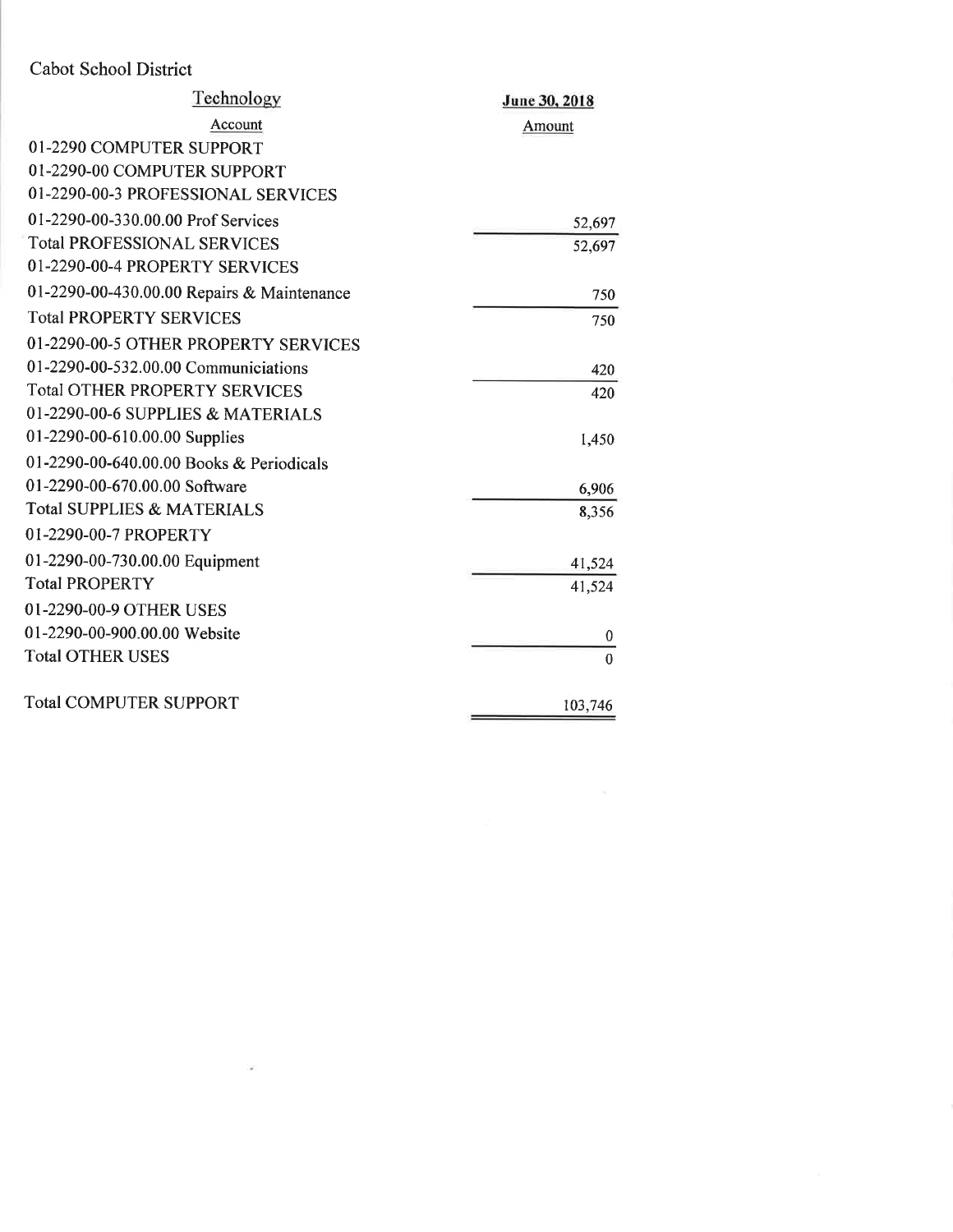| <b>School Board &amp; Assessments</b>          | June 30, 2018 |
|------------------------------------------------|---------------|
| Account                                        | Amount        |
| 01-2310-00-3 PROF SERVICES                     |               |
| 01-2310-00-330.00.00 Prof Services             | 1,000         |
| 01-2310-00-330.00.02 Prof Services - Treasurer | 500           |
| 01-2310-00-330.00.03 Prof Services - Legal     | 2,500         |
| 01-2310-00-330.00.04 Prof Services - Audit     | 7,000         |
| 01-2310-00-330.00.11 Fingerprint Reimbursement |               |
| 01-2310-00-331.00.00 SU Assessment             | 103,049       |
| <b>Total PROF SERVICES</b>                     | 114,049       |
| 01-2310-00-5 OTHER SERVICES                    |               |
| 01-2310-00-522.00.00 Liability Insurance (E&O) | 5,460         |
| 01-2310-00-540.00.00 Advertising               | 4,500         |
| 01-2310-00-550.00.00 Printing & Binding        | 2,500         |
| <b>Total OTHER SERVICES</b>                    | 12,460        |
| 01-2310-00-6 SUPPLIES & MATERIALS              |               |
| 01-2310-00-610.00.00 Supplies                  | 400           |
| <b>Total SUPPLIES &amp; MATERIALS</b>          | 400           |
| 01-2310-00-7 PROPERTY                          |               |
| 01-2310-00-8 OTHER                             |               |
| 01-2310-00-810.00.00 Dues & Fees               | 1,600         |
| <b>Total OTHER</b>                             | 1,600         |
| 01-2310-00-9 OTHER USES                        |               |
| 01-2310-00-905.00.00 Ancillary                 | 3,000         |
| <b>TOTAL OTHER USES</b>                        | 3,000         |
|                                                |               |
|                                                | 131,509       |
|                                                |               |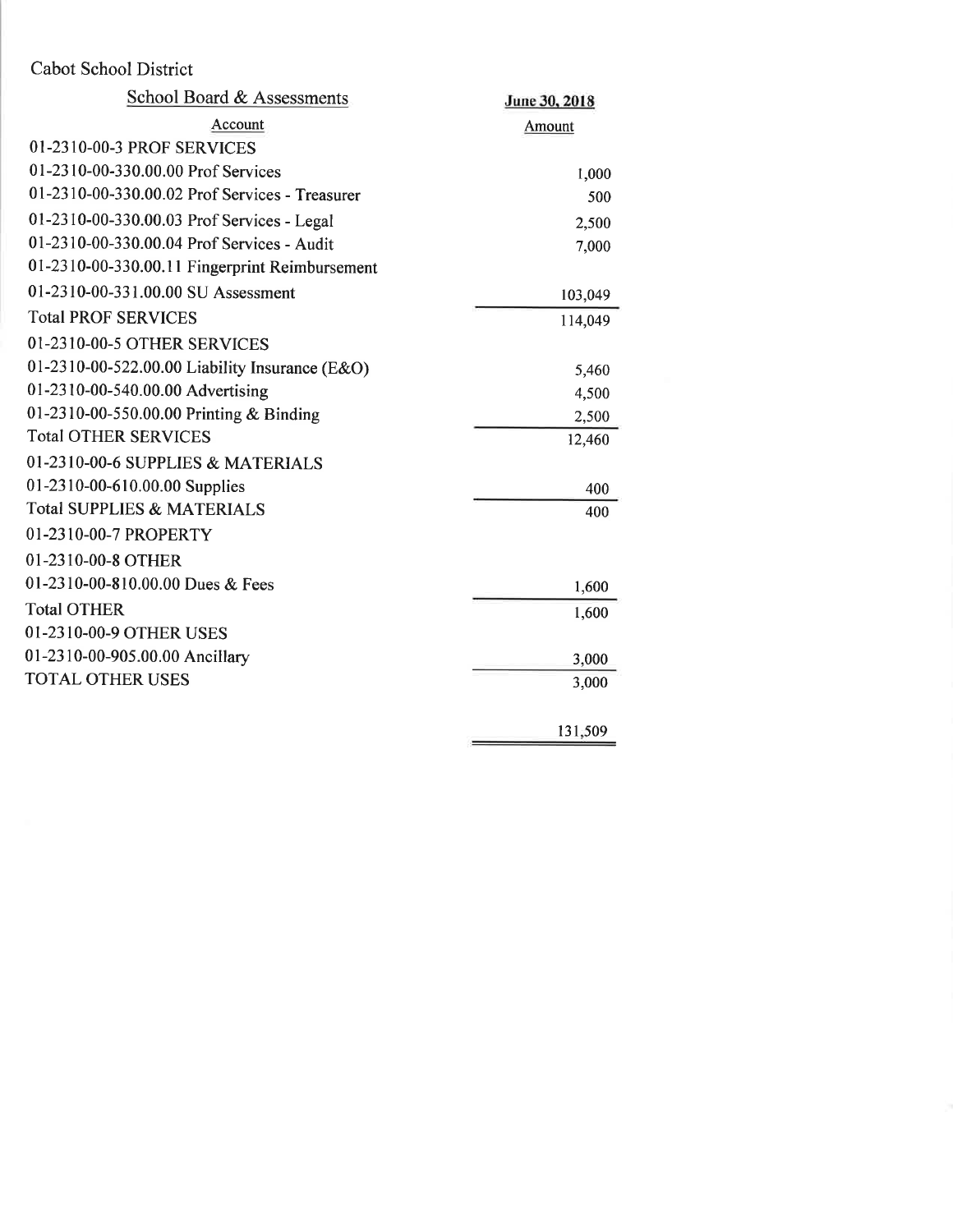| Principal's Office                             |         |
|------------------------------------------------|---------|
| Accountt                                       | Amount  |
| 01-24 SCHOOL ADMINISTRATION                    |         |
| 01-2410-00-1 SALARIES                          |         |
| 01-2410-00-110.00.00 Principal's Salary        | 80,000  |
| 01-2410-00-115.00.00 Administrative Assistants | 60,355  |
| 01-2410-00-115.00.15 Extra Hours               |         |
| <b>Total SALARIES</b>                          | 140,355 |
| 01-2410-00-2 BENEFITS                          |         |
| 01-2410-00-210.00.00 Health Insurance          | 30,349  |
| 01-2410-00-220.00.00 Social Security           | 10,343  |
| 01-2410-00-240.00.00 Municipal Retirement      | 3,317   |
| 01-2410-00-250.00.00 Workers Compensation      | 827     |
| 01-2410-00-260.00.00 Unemployment Insurance    | 836     |
| 01-2410-00-280.00.00 Dental Insurance          | 495     |
| <b>Total BENEFITS</b>                          | 46,167  |
| 01-2410-00-3 PROF SERVICES                     |         |
| 01-2410-00-330.00.00 Prof Services             | 2,000   |
| <b>Total PROF SERVICES</b>                     | 2,000   |
| 01-2410-00-4 PROPERTY SERVICES                 |         |
| 01-2410-00-440.00.00 Rentals and Leases        |         |
| 01-2410-00-440.00.01 Copiers                   | 17,500  |
| 01-2410-00-440.00.41 Graduation Expenses       | 1,000   |
| <b>Total PROPERTY SERVICES</b>                 | 18,500  |
| 01-2410-00-5 OTHER SERVICES                    |         |
| 01-2410-00-531.00.00 Postage                   | 2,500   |
| 01-2410-00-550.00.00 Printing & Binding        | 1,500   |
| 01-2410-00-580.00.00 Travel/Principal Expenses | 1,000   |
| 01-2410-00-580.00.10 Travel (Training)         |         |
| <b>Total OTHER SERVICES</b>                    | 5,000   |
| 01-2410-00-6 SUPPLIES & MATERIALS              |         |
| 01-2410-00-610.00.00 Supplies                  | 6,000   |
| 01-2410-00-640.00.00 Books & Periodicals       | 250     |
| Total SUPPLIES & MATERIALS                     | 6,250   |
| 01-2410-00-7 PROPERTY                          |         |
| 01-2410-00-730.00.00 Equipment                 | 500     |
| <b>Total PROPERTY</b>                          | 500     |
| 01-2410-00-8 OTHER                             |         |
| 01-2410-00-810.00.00 Dues & Fees               | 500     |
| <b>Total OTHER</b>                             | 500     |
| Total PRINCIPAL'S OFFICE                       | 219,273 |
|                                                |         |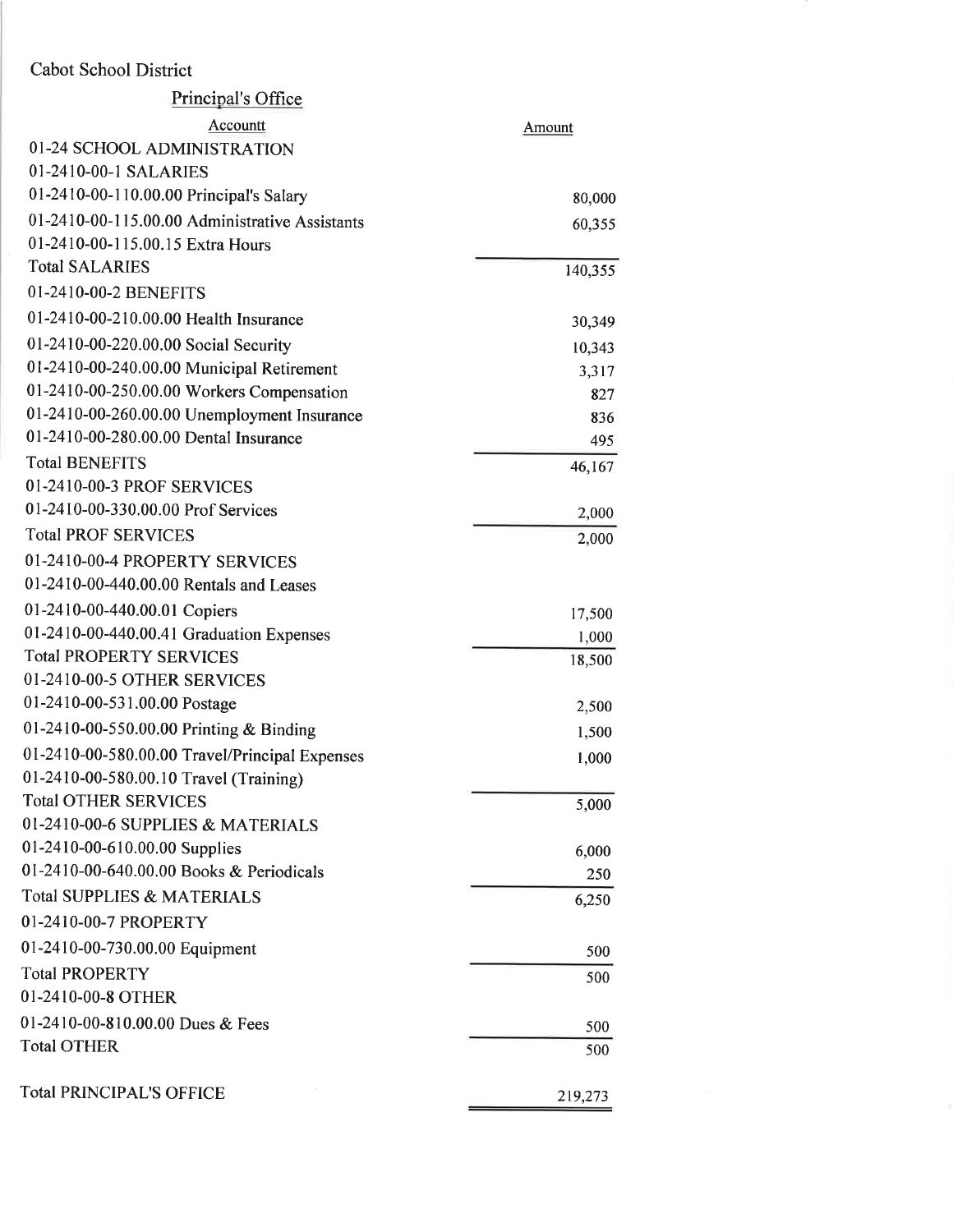| <b>Fiscal Operations</b>                    | June 30, 2018 |
|---------------------------------------------|---------------|
| Accountt                                    | Amount        |
| 01-2520-00 BUSINESS OFFICE                  |               |
| 01-2520-00-3 PROF SERVICES                  |               |
| 01-2520-00-330.00.00 Prof Services          |               |
| 01-2520-00-331.00.00 SU Business Assessment | 77,749        |
| <b>Total PROF SERVICES</b>                  | 77,749        |
| 01-2520-00-4 PROPERTY SERVICES              |               |
| 01-2520-00-5 OTHER SERVICES                 |               |
| 01-2520-00-531.00.00 Postage                | $\theta$      |
| 01-2520-00-580.00.00 Travel                 | $\bf{0}$      |
| <b>Total OTHER SERVICES</b>                 | $\mathbf{0}$  |
| 01-2520-00-6 SUPPLIES & MATERIALS           |               |
| 01-2520-00-610.00.00 Supplies               | 400           |
| <b>Total SUPPLIES &amp; MATERIALS</b>       | 400           |
| 01-2520-00-7 PROPERTY                       |               |
| 01-2520-00-8 OTHER                          |               |
| 01-2520-00-830.00.00 Short Term Interest    | 31,693        |
| <b>Total OTHER</b>                          | 31,693        |
| <b>Total BUSINESS OFFICE</b>                | 109,842       |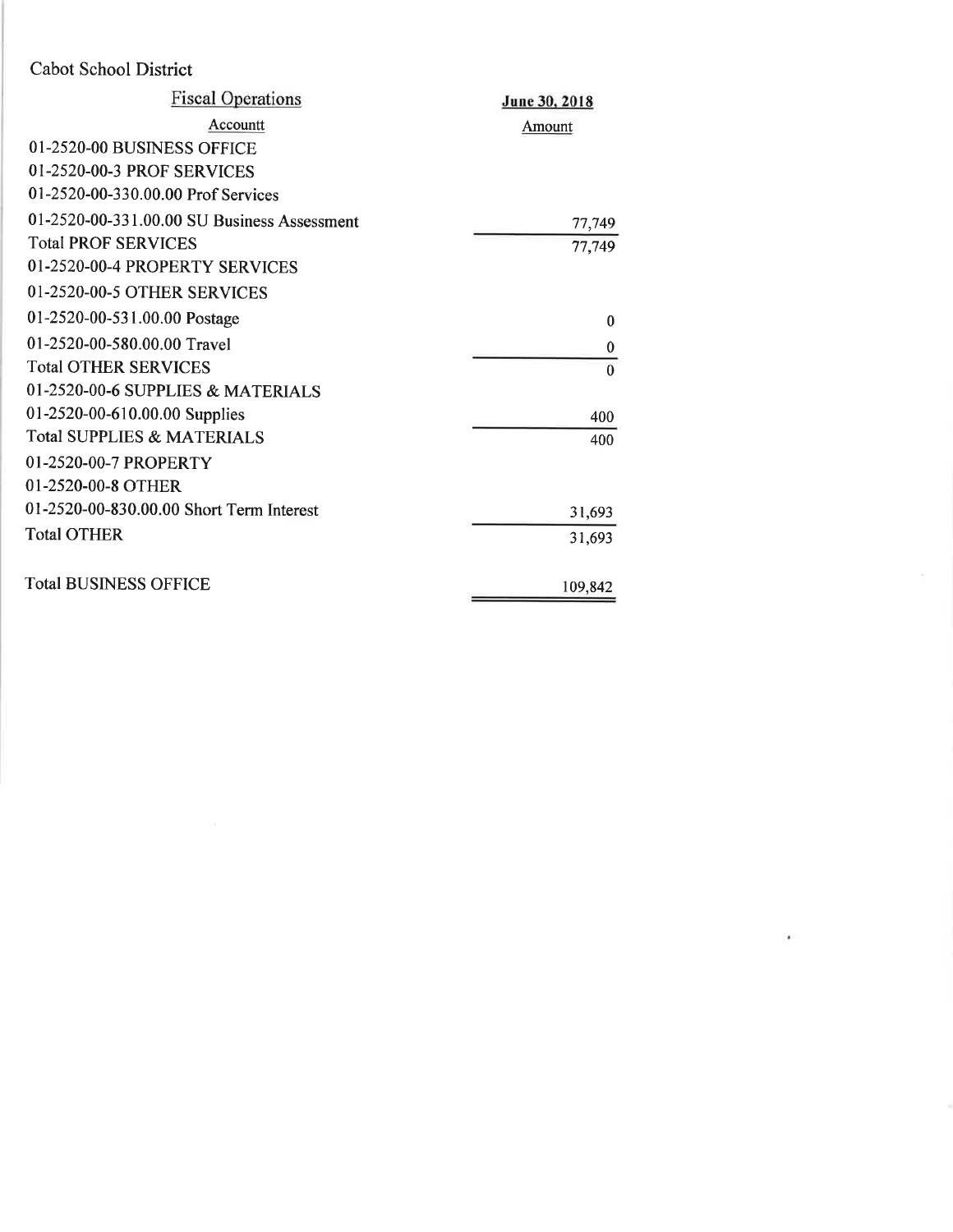### Cabot School District ol District<br>Operations and Maintenance

| Total OPERATION & MAINTENANCE                  | 356,605          |
|------------------------------------------------|------------------|
|                                                |                  |
| <b>Total OTHER</b>                             | 0                |
| 01-2600-00-810.00.00 Dues & Fees               | 0                |
| 01-2600-00-8 OTHER                             |                  |
| <b>Total PROPERTY</b>                          | 4,000            |
| 01-2600-00-730.00.00 Projects & Equipment List | $\boldsymbol{0}$ |
| 01-2600-00-730.00.00 Equipment                 | 4,000            |
| 01-2600-00-7 PROPERTY                          |                  |
|                                                |                  |
| <b>Total SUPPLIES &amp; MATERIALS</b>          | 80,650           |
| 01-2600-00-622.00.00 Electricity               | 34,500           |
| 01-2600-00-620.00.05 Heating Chips/Pellets     | 30,000           |
| 01-2600-00-620.00.02 Propane                   | 2,000            |
| 01-2600-00-620.00.01 Heating Oil               | 150<br>3,500     |
| 01-2600-00-610.00.12 Uniforms                  | 10,500           |
| 01-2600-00-610.00.00 Supplies                  |                  |
| 01-2600-00-6 SUPPLIES & MATERIALS              |                  |
| <b>Total OTHER SERVICES</b>                    | 21,113           |
| 01-2600-00-580.00.00 Travel                    | 800              |
| 01-2600-00-532.00.00 Telephone/Communications  | 6,000            |
| 01-2600-00-522.00.00 Liability Insurance       | 3,992            |
| 01-2600-00-521.00.00 Building Insurance        | 10,321           |
| 01-2600-00-5 OTHER SERVICES                    |                  |
|                                                |                  |
| <b>Total PROPERTY SERVICES</b>                 | 62,700           |
| 01-2600-00-430.00.02 Prof Services - Security  |                  |
| 01-2600-00-440.00.00 Rental                    | 300              |
| 01-2600-00-430.00.01 Ventilation/Heating Contr | 3,000            |
| 01-2600-00-430.00.00 Repairs & Maint           | 17,000           |
| 01-2600-00-420.00.03 Rubbish Removal           | 4,900            |
| 01-2600-00-420.00.01 Plow/Salt/Sand            | 4,700            |
| 01-2600-00-410.00.02 Wastewater                | 31,500           |
| 01-2600-00-410.00.01 Village Water             | 1,300            |
| 01-2600-00-4 PROPERTY SERVICES                 |                  |
| <b>Total PROF SERVICES</b>                     | 188,142          |
| 01-2600-00-332.00.00 Assessments               | 173,142          |
| 01-2600-00-330.00.00 Prof Services             | 15,000           |
| 01-2600-00-3 PROF SERVICES                     |                  |
|                                                |                  |
| Account                                        | Amount           |
| <b>Operations and Maintenance</b>              |                  |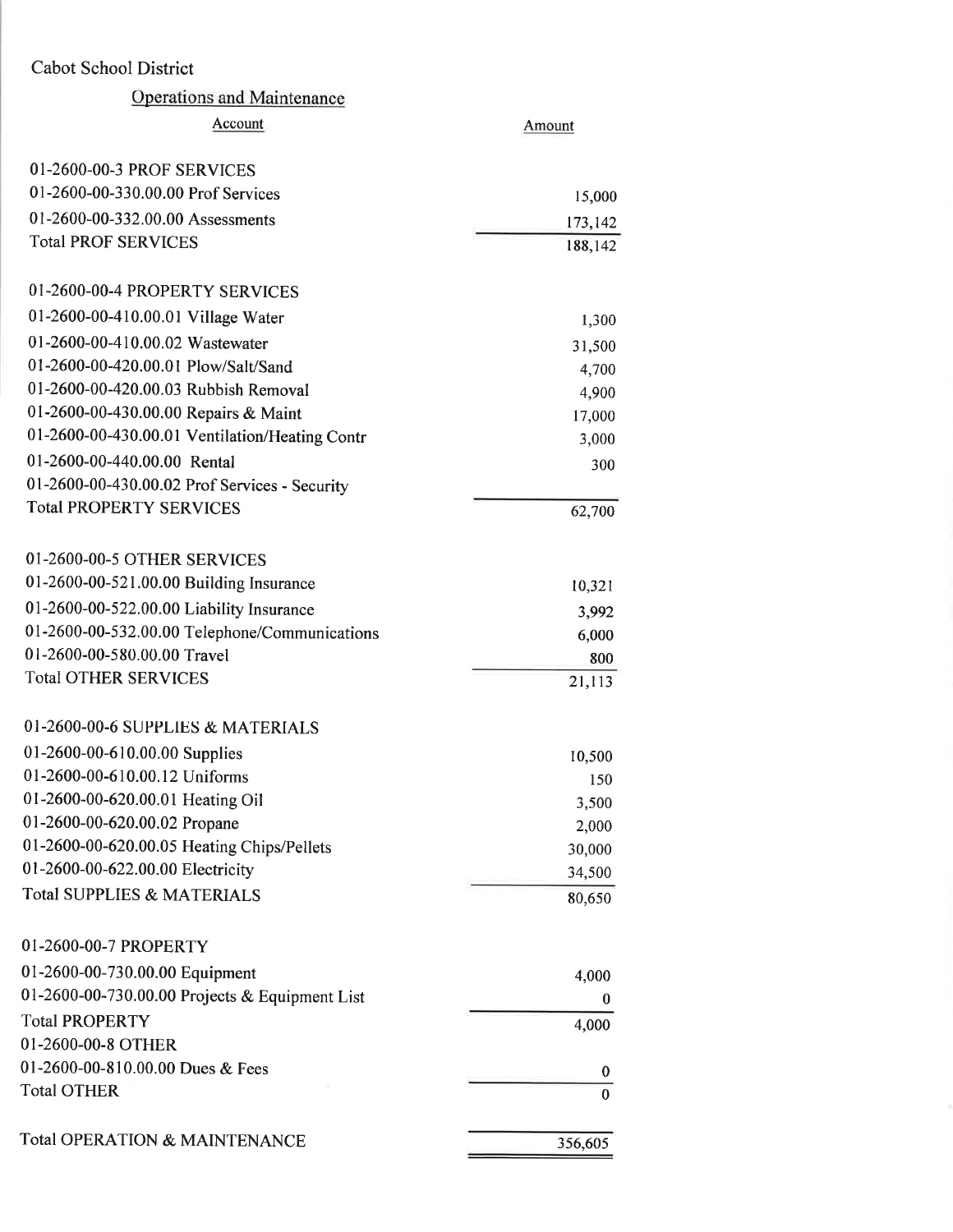| Transportation                             | Amount       |
|--------------------------------------------|--------------|
| Account                                    |              |
| 01-2700-00-3 PROF SERVICES                 |              |
| 01-2700-00-332.00.00 SU Assessment         | 64,488       |
| 01-2700-00-330.00.02 Drug/Alcohol Testing  | $\bf{0}$     |
| 01-2700-00-330.00.03 Licensing/Fees        | $\theta$     |
| <b>Total PROF SERVICES</b>                 | 64,488       |
| 01-2700-00-4 PROPERTY SERVICES             |              |
| 01-2700-00-430.00.00 Repairs & Maintenance | $\bf{0}$     |
| <b>Total PROPERTY SERVICES</b>             | $\Omega$     |
| 01-2700-00-5 OTHER SERVICES                |              |
| 01-2700-00-524.00.00 Vehicle Insurance     | $\bf{0}$     |
| 01-2700-00-580.00.00 Travel                | $\bf{0}$     |
| <b>Total OTHER SERVICES</b>                | $\Omega$     |
| 01-2700-00-6 SUPPLIES & MATERIALS          |              |
| 01-2700-00-610.00.00 Supplies              | $\bf{0}$     |
| 01-2700-00-620.00.03 Diesel Fuel           | 0            |
| <b>Total SUPPLIES &amp; MATERIALS</b>      | $\mathbf{0}$ |
| 01-2700-00-7 PROPERTY                      |              |
| 01-2700-00-730.00.00 Equipment             | 0            |
| <b>Total PROPERTY</b>                      | $\Omega$     |
| 01-2700-00-8 OTHER                         |              |
| 01-2700-00-9 BUS SINKING FUND              |              |
| <b>Total Other</b>                         | $\bf{0}$     |
| <b>Total TRANSPORTATION SERVICES</b>       | 64,488       |
|                                            |              |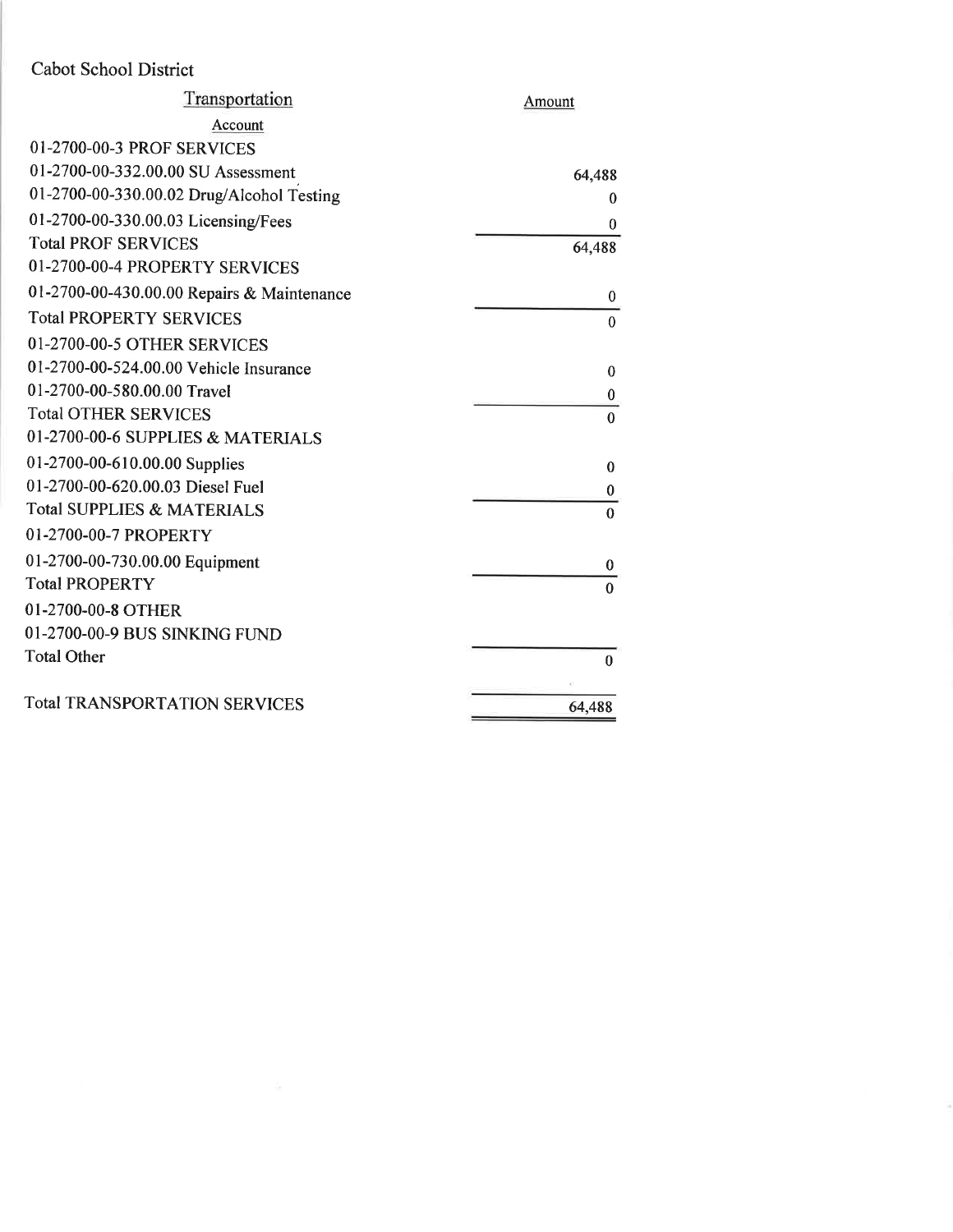| Projects (not necessarily construction) | June 30, 2018 |
|-----------------------------------------|---------------|
| Account                                 | Amount        |
| 01-4000 CONSTRUCTION SERVICES           |               |
| 01-4000-00-3 PURCHASED SERVICES         |               |
| 01-4000-00-4 PROPERTY SERVICES          |               |
| 01-4000-00-450.00.00 Prof Services      | 40,500        |
| <b>Total PROPERTY SERVICES</b>          | 40,500        |
| <b>Total CONSTRUCTION SERVICES</b>      | 40,500        |

 $\sim$  10

 $\alpha$  . The state  $\alpha$ 

 $\mathcal{L}_{\text{max}}$  and  $\mathcal{L}_{\text{max}}$  .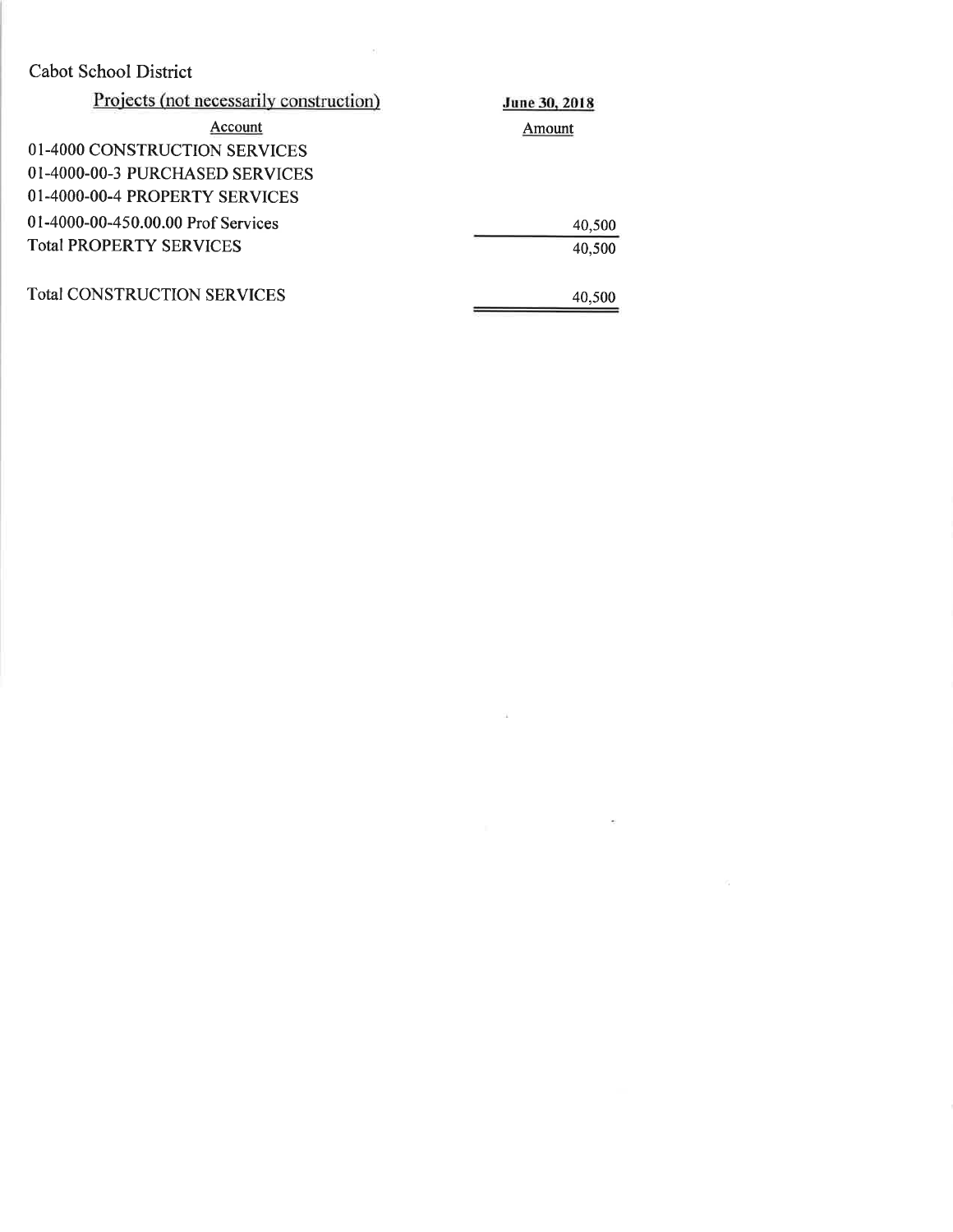$\mathcal{V}_\mathrm{c}$ 

| Debt Service/Fund Transfers                  | June 30, 2018 |
|----------------------------------------------|---------------|
| Account                                      | <b>Amount</b> |
| 01-5100-00 DEBT SERVICES                     |               |
| 01-5100-00-8 OTHER                           |               |
| 01-5100-00-830.00.00 Bond Interest           | 4,830         |
| 01-5100-00-830.00.04 Bus Interest            | 2,020         |
| 01-5100-00-830.00.05 FY14 Deficit Retirement | 1,000         |
| <b>Total OTHER</b>                           | 7,850         |
| 01-5100-00-9 OTHER USE OF FUNDS              |               |
| 01-5100-00-910.00.00 Bond Principal          | 10,000        |
| 01-5100-00-910.00.04 Bus Principal           | 16,302        |
| 01-5100-00-910.00.05 FY14 Deficit Reduction  | 23,060        |
| <b>Total OTHER USE OF FUNDS</b>              | 49,362        |
| 01-5390-00-930.00.00                         | $\theta$      |
| <b>Total DEBT SERVICES</b>                   | 57,211        |